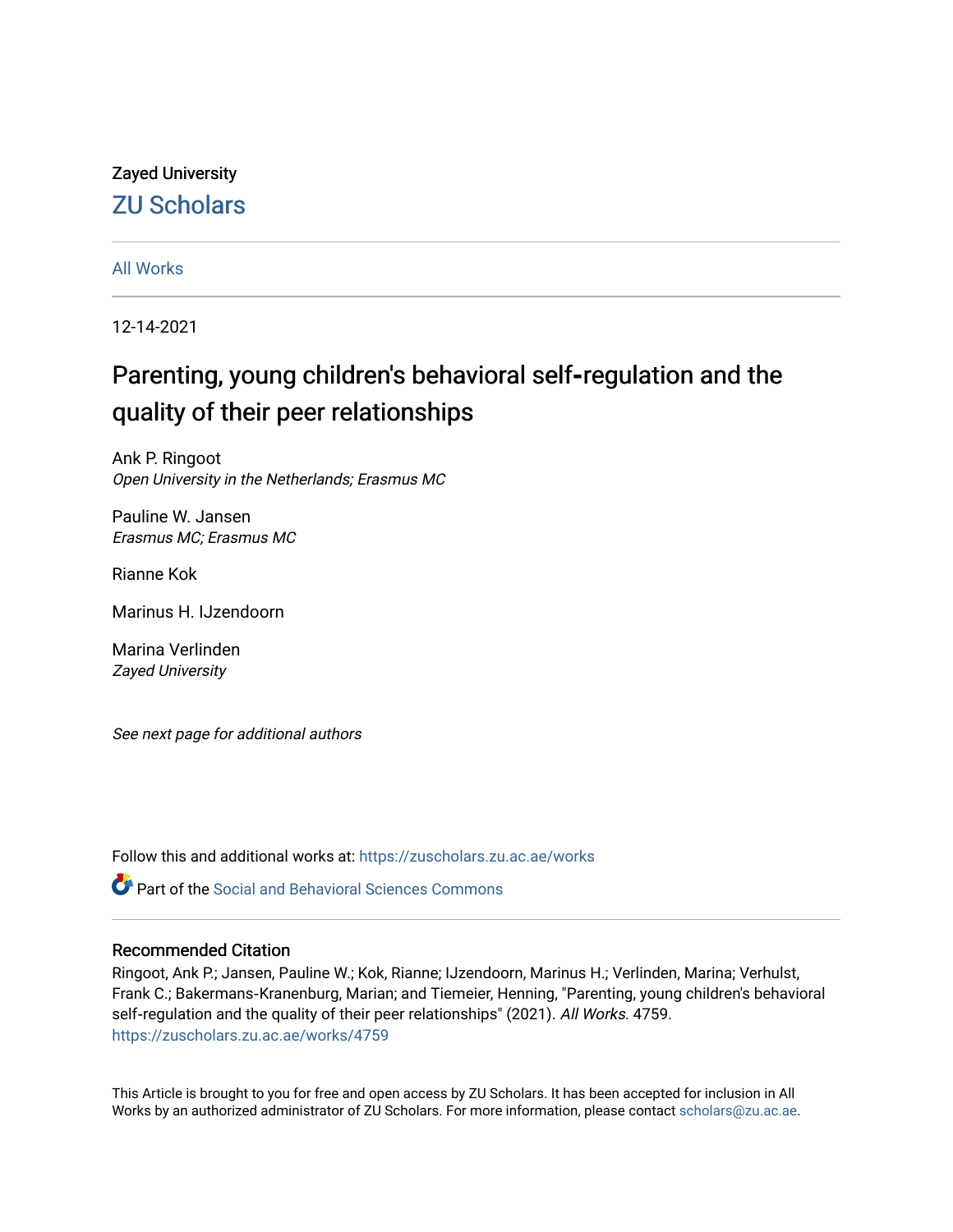## Author First name, Last name, Institution

Ank P. Ringoot, Pauline W. Jansen, Rianne Kok, Marinus H. IJzendoorn, Marina Verlinden, Frank C. Verhulst, Marian Bakermans‐Kranenburg, and Henning Tiemeier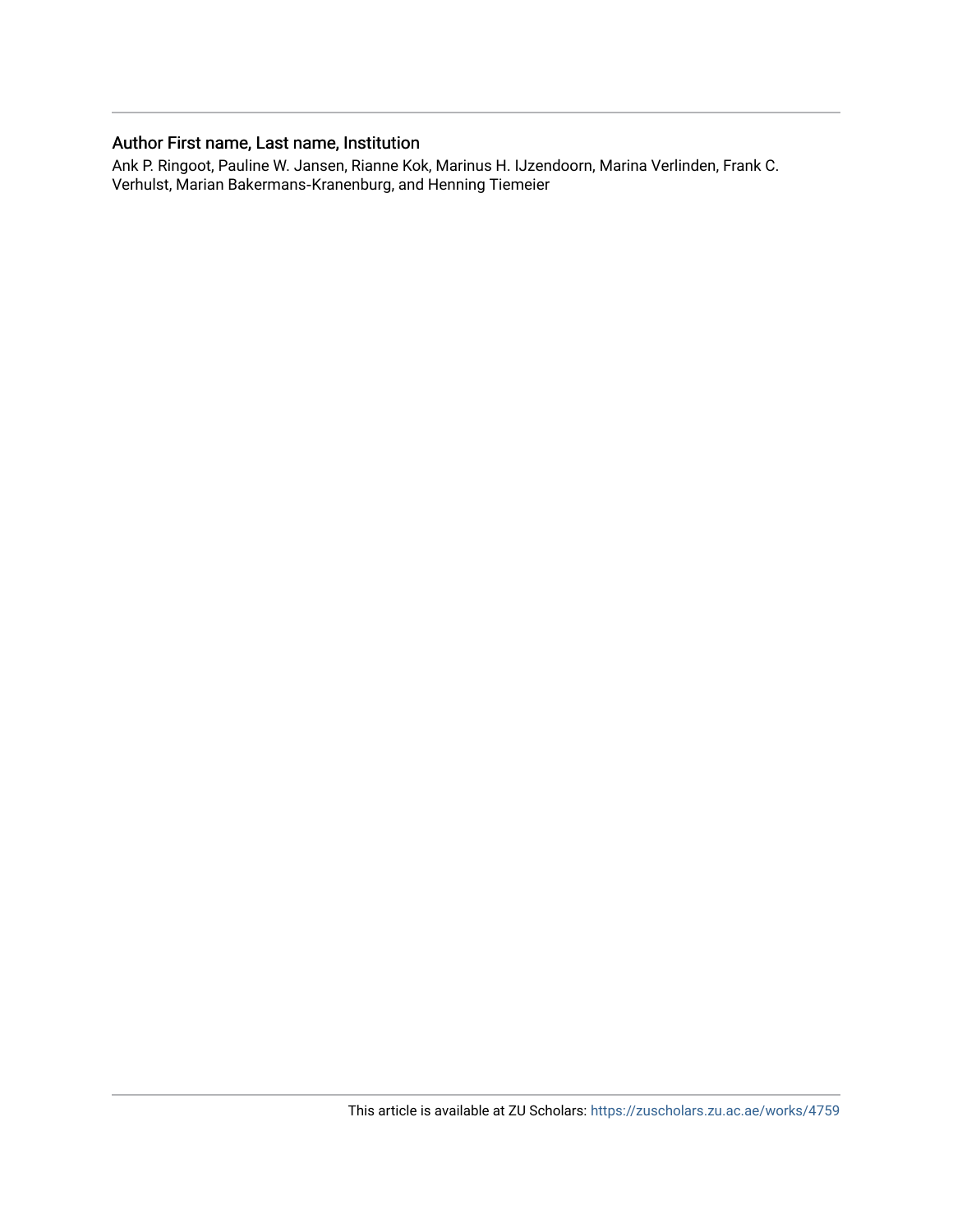## **ORIGINAL ARTICLE**

## **WILEY**

# **Parenting, young children's behavioral self-regulation and the quality of their peer relationships**

**Ank P. Ringoot**<sup>1,2,3</sup> **Pauline W. Jansen**<sup>1,3,4</sup> **Rianne Kok**<sup>1</sup> **P Marinus H. van IJzendoorn<sup>1,5</sup> | Marina Verlinden<sup>6</sup>**  $\perp$ **Frank C. Verhulst**<sup>3,7</sup> **Marian Bakermans-Kranenburg**<sup>8</sup> **I Henning Tiemeier3,9**

<sup>1</sup> Department of Psychology, Education and Child Studies, Erasmus University Rotterdam, Rotterdam, The Netherlands

<sup>2</sup> Department of Psychology and Educational Sciences, Open University of the Netherlands, Heerlen, The Netherlands

<sup>3</sup> Department of Child and Adolescent Psychiatry/Psychology, Erasmus University Medical Center, Rotterdam, The Netherlands

<sup>4</sup> The Generation R Study Group, Erasmus University Medical Center, Rotterdam, The Netherlands

<sup>5</sup> Research Department of Clinical, Educational and Health Psychology, Faculty of Brain Sciences, UCL, University of London, London, UK

<sup>6</sup> College of Natural and Health Sciences, Zayed University, Abu Dhabi, U.A.E.

<sup>7</sup> Faculty of Health and Medical Sciences, Department of Clinical Medicine, University of Copenhagen, Copenhagen, Denmark

<sup>8</sup> Clinical Child and Family Studies, Vrije Universiteit Amsterdam, Amsterdam, The Netherlands

<sup>9</sup> Department of Social and Behavioral Science, Harvard TH Chan School of Public Health, Boston, USA

**Correspondence**

Ank Ringoot, Open University of the Netherlands, Department of Psychology and Educational Sciences, P.O box 2960, 6401 DL Heerlen, The Netherlands. Email: [ank.ringoot@ou.nl](mailto:ank.ringoot@ou.nl)

#### **Abstract**

The quality of young children's peer relationships is important for their development, and it is assumed that parenting and self-regulation skills shape children's behavior when interacting with peers. In this multi-informant-multi-method study, we examined the direct and mediated associations between preschool parenting, children's behavioral selfregulation, and peer aggression and peer relationship problems in elementary school-aged children and extended previous work by examining both positive and negative

This is an open access article under the terms of the [Creative Commons Attribution-NonCommercial-NoDerivs](http://creativecommons.org/licenses/by-nc-nd/4.0/) License, which permits use and distribution in any medium, provided the original work is properly cited, the use is non-commercial and no modifications or adaptations are made.

© 2021 The Authors. *Social Development* published by John Wiley & Sons Ltd.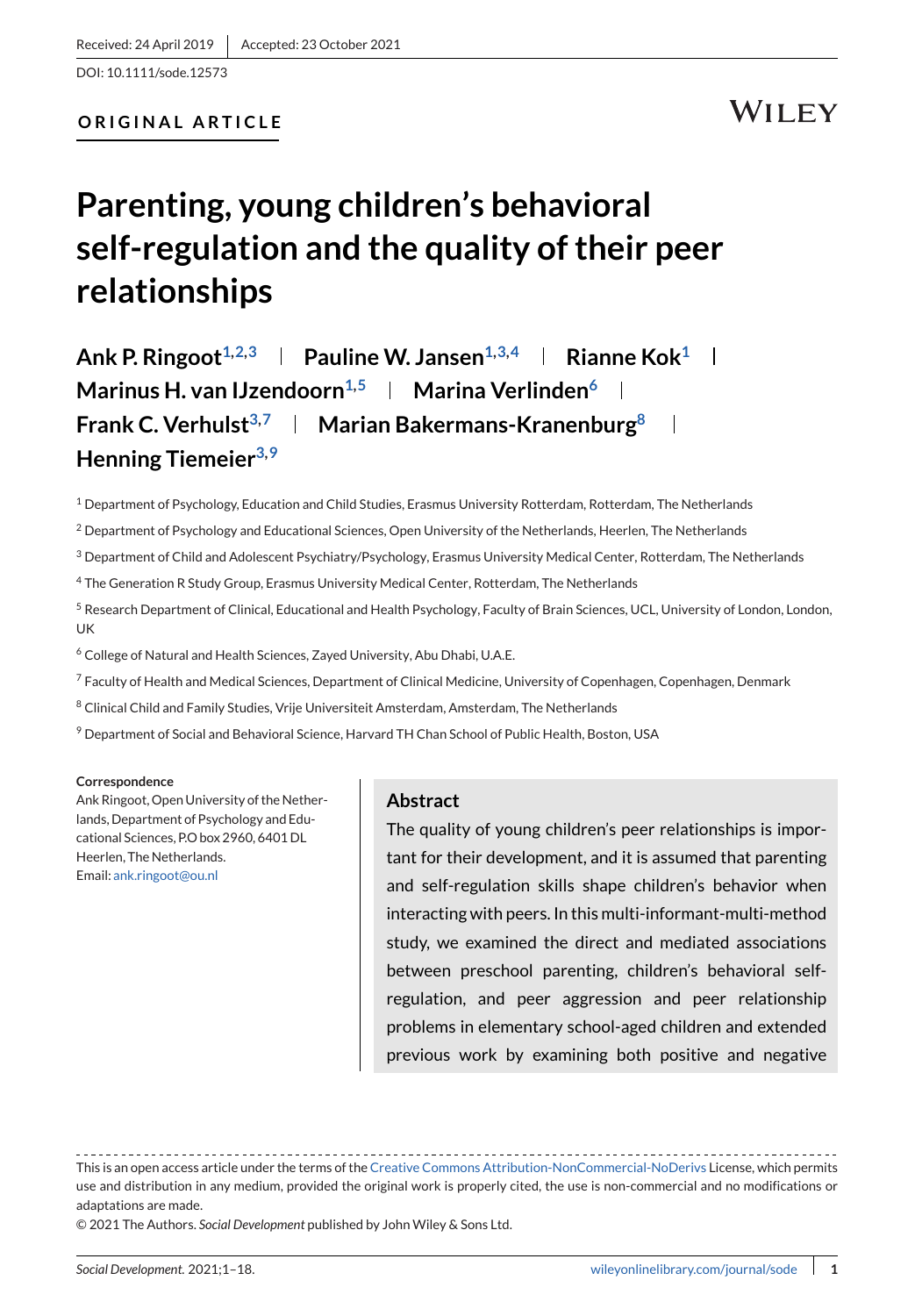parenting of both mothers and fathers. In a large community sample ( $n = 698$ ) of parents and children who were between 1 and 6 years old, we obtained information on observed maternal sensitivity, mother- and father-reported harsh discipline, observed child self-regulation, and child-reported aggression towards peers, peer rejection and victimization. Results from a structural equation model showed that maternal sensitivity was prospectively associated with children's behavioral self-regulation and that lower levels of behavioral self-regulation were associated with higher levels of children's peer aggression and peer relationship problems. However, children's behavioral self-regulation did not mediate the association between maternal sensitivity and peer relationship problems. In addition, higher levels of paternal, but not maternal, harsh discipline were directly associated with more peer relationship problems, but again no mediation was found. The results highlight the importance of maternal sensitivity for children's behavioral self-regulation and the role of paternal harsh discipline for the quality of children's later peer relationships. Our findings suggest it is important to take maternal and paternal parenting practices into account as they might have different effects on the child.

#### **KEYWORDS**

child self-regulation, fathers, harsh discipline, peer aggression, sensitivity, victimization

### **1 INTRODUCTION**

Young children's social relationships play an important role in their development (Rubin et al., [2005\)](#page-18-0). Although most young children develop healthy relationships with their peers, peer aggression (i.e., any action directed towards peers that causes harm) is a common phenomenon. About one-third of early elementary school children encounter aggressive peer interactions, either as aggressor or as victim (Jansen, Verlinden, et al., [2012\)](#page-17-0).

Peer relationship problems constitute a significant risk for later mental health problems including anxiety, depression, self-harm, and aggressiveness (Arseneault et al., [2010;](#page-16-0) Laird et al., [2001\)](#page-18-0). Given the high prevalence of peer relationship problems and the associated risk of developing mental health problems, it is important to increase our understanding of early, potentially malleable, risk factors.

Although studies have shown that genetic factors explained part of the variance in children's peer relationship problems, environmental factors also significantly contributed (Ball et al., [2008;](#page-16-0) Bowes et al., [2013\)](#page-16-0). Parenting may be such an environmental factor, with parenting in the preschool period, when children first learn about social interactions in their family environment, being particularly important. It is thought that parenting may affect children's peer relationships via its impact on children's self-regulation, a key construct in their ability to regulate (social) behavior (Eisenberg et al., [2005\)](#page-17-0). Whether the associations between parenting and peer relationships are similar for mothers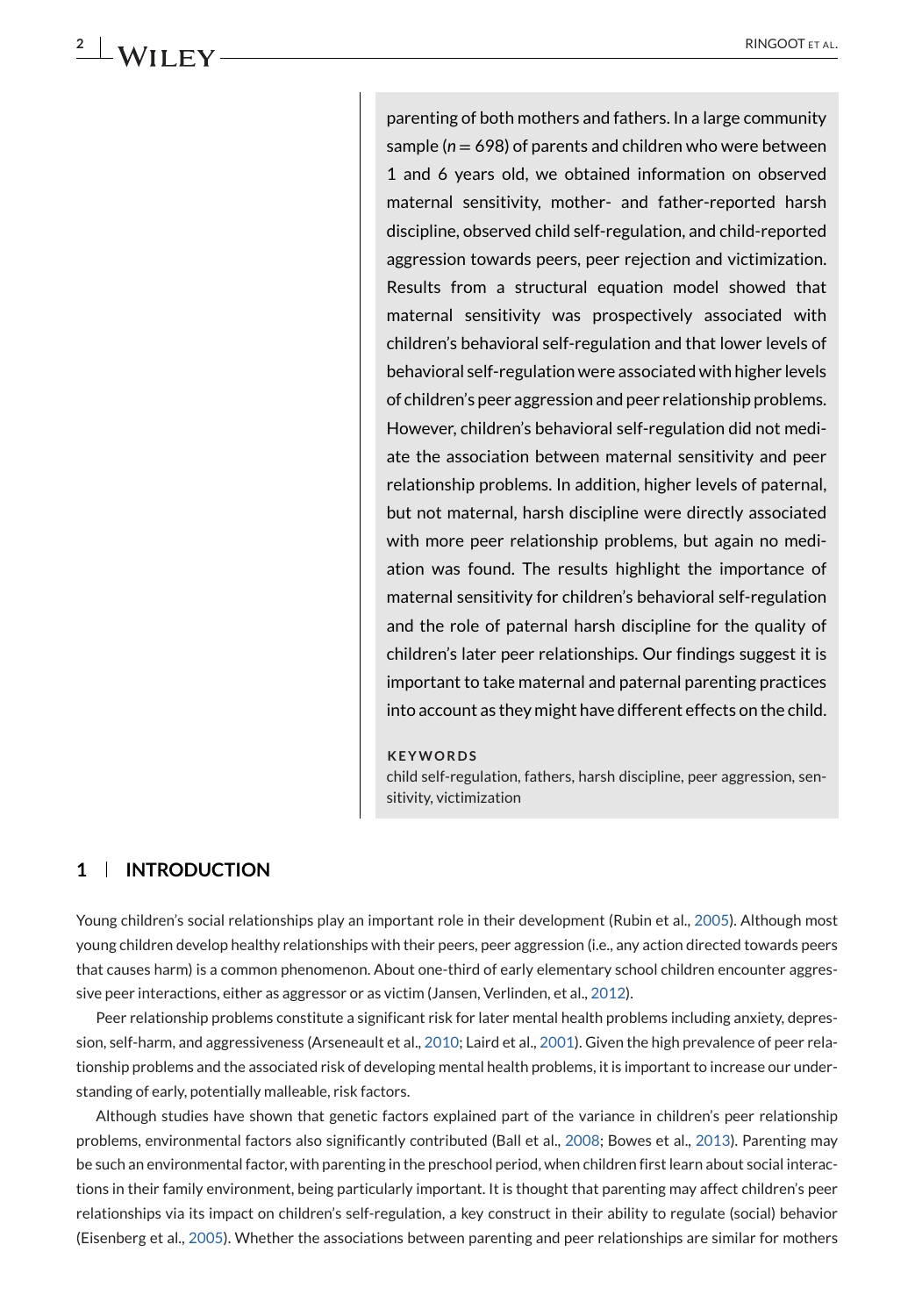and fathers is, however, less clear. Fathers may play a unique role in children's social development (Paquette, [2004\)](#page-18-0),

but studies so far primarily focused on mothers. In the current study, we investigated whether children's behavioral self-regulation prospectively explained the associations between both mothers' and fathers' parenting in toddlerhood, and peer relationship problems in 6-year-olds.

## **1.1 Parenting and peer relationship problems**

Young children are assumed to transfer behavioral and relationship patterns they learn in their families to other social domains such as peer relationships (Ladd & Kochenderfer-Ladd, [2019\)](#page-18-0). Children's early experiences within the family may thus impact how children later form peer relationships, emphasizing that parenting behavior in the first years of life may be of key importance. In their meta-analysis on children aged 4 years and older, Lereya et al. [\(2013\)](#page-18-0), showed that positive parenting (i.e., authoritative parenting, communication, involvement, and support) was associated with a small to moderate decline in peer relationship problems (bullying and being victimized), whereas negative parenting (i.e., abuse and neglect, maladaptive parenting, and overprotection) was associated with an increase in these problems.

The current study focusses on two parenting constructs, one positive and one negative, that are both thought to be important for child social development, namely sensitivity and harsh discipline (Ladd & Kochenderfer-Ladd, [2019\)](#page-18-0). These two constructs map onto the widely used dichotomy of autonomy-supportive versus controlling parenting (Soenens et al., [2015\)](#page-19-0). Sensitivity reflects a parent's ability to perceive a child's signals and to adequately and promptly respond to these signals (Ainsworth et al., [1974\)](#page-16-0), and can be operationalized as responsive and autonomy supporting parenting. Harsh discipline, on the other hand, is characterized by parental attempts to control a child's behavior using harsh verbal or physical forms of punishment (Chang et al., [2003\)](#page-16-0). Studies suggest that sensitive parenting may nurture the socialization of children (Zhou et al., [2002\)](#page-19-0), whereas harsh parental discipline is associated with higher levels of aggression in general (e.g., Gershoff, [2002;](#page-17-0) Larzelere, [2000\)](#page-18-0), but also more specifically with aggression towards peers (Chang et al., [2003\)](#page-16-0), and with lower levels of peer acceptance (Ladd & Kochenderfer-Ladd, [2019\)](#page-18-0).

Several mechanisms may account for the relation between sensitivity and harsh discipline, and the development of peer relationship problems. First, parental sensitivity may directly impact peer relationships, as it is thought to be an important condition for the development of a secure caregiver-child attachment relationship (De Wolff & van IJzendoorn, 1997). Attachment theory states that the early caregiver-child attachment relationship influences the development of positive internal working models of the self and others, which impact the way children approach future (social) situations (Bowlby, [1969/1982\)](#page-16-0). Indeed, a meta-analysis demonstrated that parent-child attachment security was associated with higher levels of peer competence, whereas insecurity was associated with lesser peer competence (Groh et al., [2017\)](#page-17-0).

Second, the association between parenting and peer aggression may be explained by social learning theory, positing that modeling and (vicarious) reinforcement are key (Bandura, [1978\)](#page-16-0). Scholars have argued that aggressive discipline induces similar behavior, because it models aggression and interferes with internalization of appropriate behavior, partly because it fails to convey the message that aggressive behaviors are wrong (Gershoff, [2002\)](#page-17-0). Parents who use negative parenting practices, like physical or harsh discipline, may serve as a model for their children, showing that high levels of negative affectivity are an accepted method to approach (social) problems (Ladd & Kochenderfer-Ladd, [2019\)](#page-18-0). Thereby, coercive parent-child interactions could generalize to interactions with peers (Patterson et al.[,1989](#page-18-0) ). Importantly, although parenting literature has primarily focused on mothers, there is some evidence that controlling or harsh behavior emanating from fathers may be more consistently associated with problematic peer interactions than harsh behavior from mothers (Chang et al., [2003;](#page-16-0) de Vries et al., [2018\)](#page-16-0).

Besides these direct effects, parenting may also indirectly impact children's social development, for instance, via an effect of parenting on children's self-regulation skills.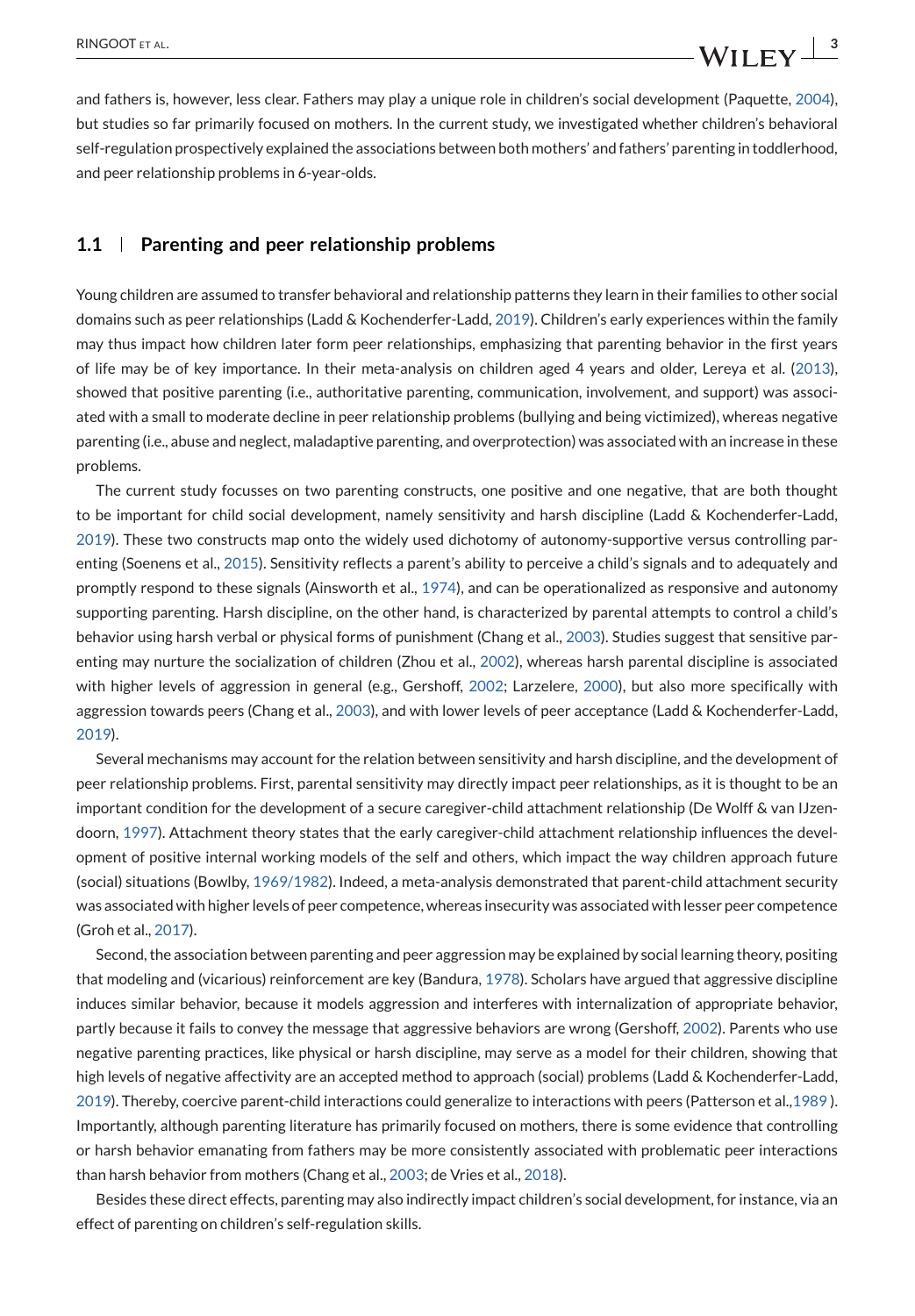**4** RINGOOT ET AL.

### **1.2 Parenting and behavioral self-regulation**

In the broadest sense, self-regulation refers to the capacity to control and direct attention, thoughts, emotions and behavior (McClelland & Cameron, [2012\)](#page-18-0), and reflects the voluntary or effortful actions to control these processes (Eisenberg & Spinrad, [2004\)](#page-17-0). With respect to its development, Bridgett et al. [\(2015,](#page-16-0) p. 3), stated that self-regulation is "a multifaceted aspect of temperament that is biologically based and heritable, but also shaped over time." Selfregulation develops and increases in sophistication from infancy onwards, as a result of both biological maturation and experience (e.g., social interactions). Rapid changes in neurobiological structures important for self-regulation development occur between birth and the age of five (Bridgett et al., [2015\)](#page-16-0). In addition, social experiences are particularly important early on, as in these first years of life self-regulation is largely a dyadic process. Infants and preschool aged children depend principally on their caregivers for the regulation of their emotions and behavior and, at later ages, they adopt and internalize the experiences with their caregivers and gradually develop the capacity to regulate themselves (Bernier et al., [2010;](#page-16-0) Kochanska et al., [2001;](#page-17-0) Kopp, [1982\)](#page-18-0).

In the present study, we focus primarily on behavioral self-regulation, one aspect of the broader self-regulation construct. Behavioral self-regulation has been defined as the overt behavioral manifestation of executive functions like attention, working memory and inhibitory control (McClelland & Cameron, [2012\)](#page-18-0), or as a behavioral marker of effortful control (Liew et al., [2011\)](#page-18-0). Effortful control is "the efficiency of executive attention – including the ability to inhibit a dominant response and/or to activate a subdominant response, to plan, and detect errors" (Rothbart & Bates, [2006,](#page-18-0) p. 129). Clearly, effortful regulation should be distinguished from more reactive, automatic, processes involved in the modulation of emotions or behavior (Eisenberg et al., [2010;](#page-17-0) Rothbart et al., [2001\)](#page-18-0). It is thought that with age, effortful types of regulation become increasingly influential for children's functioning, and that effortful versus reactive processes predict distinct outcomes (Eisenberg & Spinrad, [2004\)](#page-17-0). Olson et al. [\(2011\)](#page-18-0) reported for instance that children's effortful control, but not their emotional reactivity, was related to peer aggression.

Parents may play a significant role in the development of self-regulation, not only because parenting can impact the development of neural areas essential for children's self-regulation (Belsky & de Haan, [2011\)](#page-16-0), but also because parents are capable of providing support, modeling appropriate behavior, and explicitly teaching strategies to regulate emotions and behavior. Eisenberg et al. [\(2005\)](#page-17-0) suggest, based on work by Hoffman [\(2001\)](#page-17-0), that displaying parenting behavior like harsh discipline can cause overarousal in children, which may constrain children's learning abilities of for instance self-regulation skills. In addition, when parents exhibit harsh discipline, ineffective regulation strategies may be modeled and the development of self-regulation may be compromised (e.g., Crockenberg et al., [2007;](#page-16-0) Patterson et al., [1989](#page-18-0) ). In contrast, sensitive caregivers help children to regulate their emotions and physical needs, thereby preventing distress and providing a safe environment where the support and scaffolding is offered that is required for the development of emotion- and behavioral regulation (Hay et al., [2004;](#page-17-0) Hoffman, [2001\)](#page-17-0).

In the process of self-regulation development, maternal and paternal parenting behaviors may both impact their children. Little is known, however, on specific maternal and paternal effects, as fathers still receive relatively little attention in studies on self-regulation and the vast majority of studies do not distinguish between effects of maternal and paternal parenting practices. Some scholars have suggested that mothers and fathers play different roles in child development. Paquette [\(2004\)](#page-18-0), for instance, suggested that traditionally the father-child relationship is more strongly characterized by challenging behavior, play and activation, whereas the mother-child relationship has a more nurturing character. Others, however, stress that while both parents may make unique contributions, fathers' and mothers' roles are rather complementary and the parenting constructs, such as warmth, responsivity and control, used by mothers and fathers are not unique for either of them (Cabrera et al., [2014;](#page-16-0) Fagan et al., [2014\)](#page-17-0). To our knowledge few empirical studies have investigated whether parenting of mothers and fathers differentially impacts self-regulation development in their children. We are aware of one recent study in adolescents. The authors found that less controlling behavior of fathers was associated with stronger emotion regulation in adolescent offspring, while for mothers this was true for higher levels of maternal support (Van Lissa et al., [2019\)](#page-19-0). The authors interpreted their findings as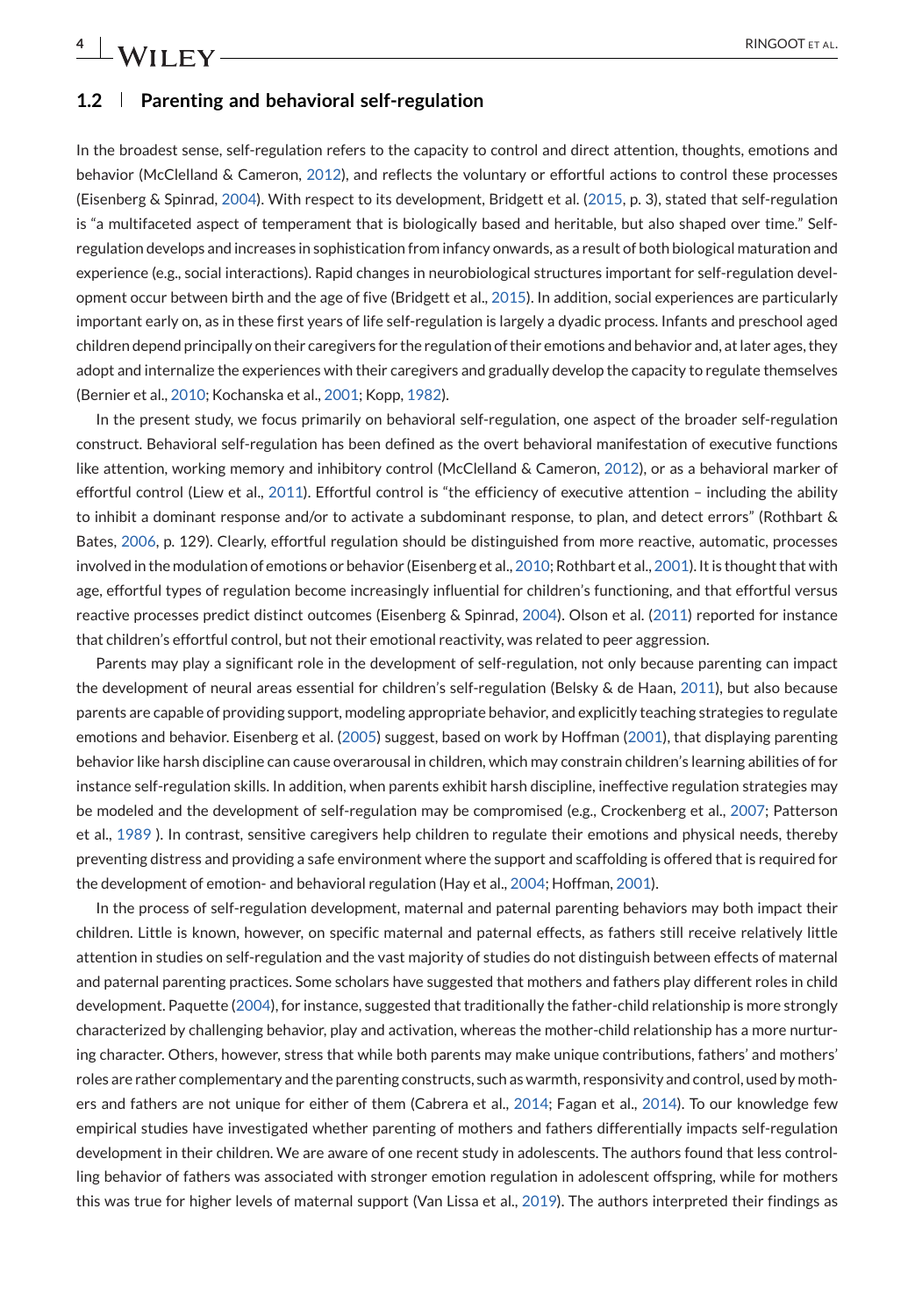support for different parental roles and suggested that less controlling behavior was an age-appropriate manifestation of challenging behavior.

#### **1.3 Parenting, behavioral self-regulation and peer problems**

Parenting may contribute to self-regulation development, and disturbances in young children's behavioral selfregulation, in turn, may underlie aggressive responses in the interaction with peers (Hay et al., [2004\)](#page-17-0). Children who have difficulties regulating their behavior may be perceived as awkward or as 'different' from others, which may increase the likelihood of being disliked and facing negative reactions by peers (Hay et al., [2004\)](#page-17-0). Children with self-regulation problems may also exhibit more aggressive behavior towards their peers when faced with social challenges. Empirical evidence supports this notion, demonstrating that children with higher levels of self-regulation skills tend to be more socially competent, to encounter more positive peer relationships and less rejection (Blandon et al., [2010;](#page-16-0) Ramani et al., [2010\)](#page-18-0). In contrast, poorer self-regulation skills were associated with less prosocial behavior and more peer aggression (Chang et al., [2003;](#page-16-0) Olson et al., [2011;](#page-18-0) Verlinden et al., [2014\)](#page-19-0).

Moreover, various longitudinal studies on externalizing problems, examining a broad collection of under-control problems, including attention problems, oppositional-defiant behavior and aggression, suggest that self-regulation in the broadest sense can explain the association between parenting and children's externalizing problems (Belsky et al., [2007;](#page-16-0) Choe et al., [2013;](#page-16-0) Doan et al., [2012;](#page-17-0) Eisenberg et al., [2005\)](#page-17-0). However, whether this association is also present for social development, is to our knowledge an underexamined area.

In one of the few longitudinal studies on parenting, self-regulation and peer relations, it was found that harsh discipline—which was limited to maternal discipline—predicted peer aggression across the preschool and elementary school period (Olson et al., [2011\)](#page-18-0). In addition, less effortful control was associated with more peer aggression. Yet, in that study, moderation by self-regulation was tested rather than mediation. Eisenberg et al. [\(2003\)](#page-17-0) showed that children's parent-reported and observed self-regulation mediated the association between maternal positivity and children's social competence. In another study, Otterpohl and Wild [\(2015\)](#page-18-0) showed reciprocal effects among maternal responsiveness, emotion regulation, and prosocial behavior in school-aged children, particularly in boys. The latter two studies did not focus, however, on specific behavioral regulation nor on peer relation problems, like being victimized or aggression towards peers, but on social competence in general or prosocial behavior (Eisenberg et al., [2003;](#page-17-0) Otterpohl & Wild, [2015\)](#page-18-0). More importantly, previous studies overlooked that the actual child-rearing environment is characterized by a complex interplay of both positive and negative parenting behaviors, mostly by two parents (e.g., Lereya et al., [2013\)](#page-18-0).

### **1.4 Goal of the present study**

In a large multi-method-multi-informant study, we extended previous work by exploring whether observed behavioral self-regulation mediates the association of mothers' and, importantly, fathers' parenting in preschool, with child reported peer relationship problems (either as aggressor or victim) in elementary school. We hypothesized that (1) observed maternal sensitivity and self-reported harsh discipline of both parents in the preschool period was associated with aggression towards peers or peer rejection/victimization as self-reported by 6-year-old elementary school aged children; and (2) that observed behavioral self-regulation in the preschool period would mediate the association between preschool parenting and later aggression towards peers and peer relationship problems.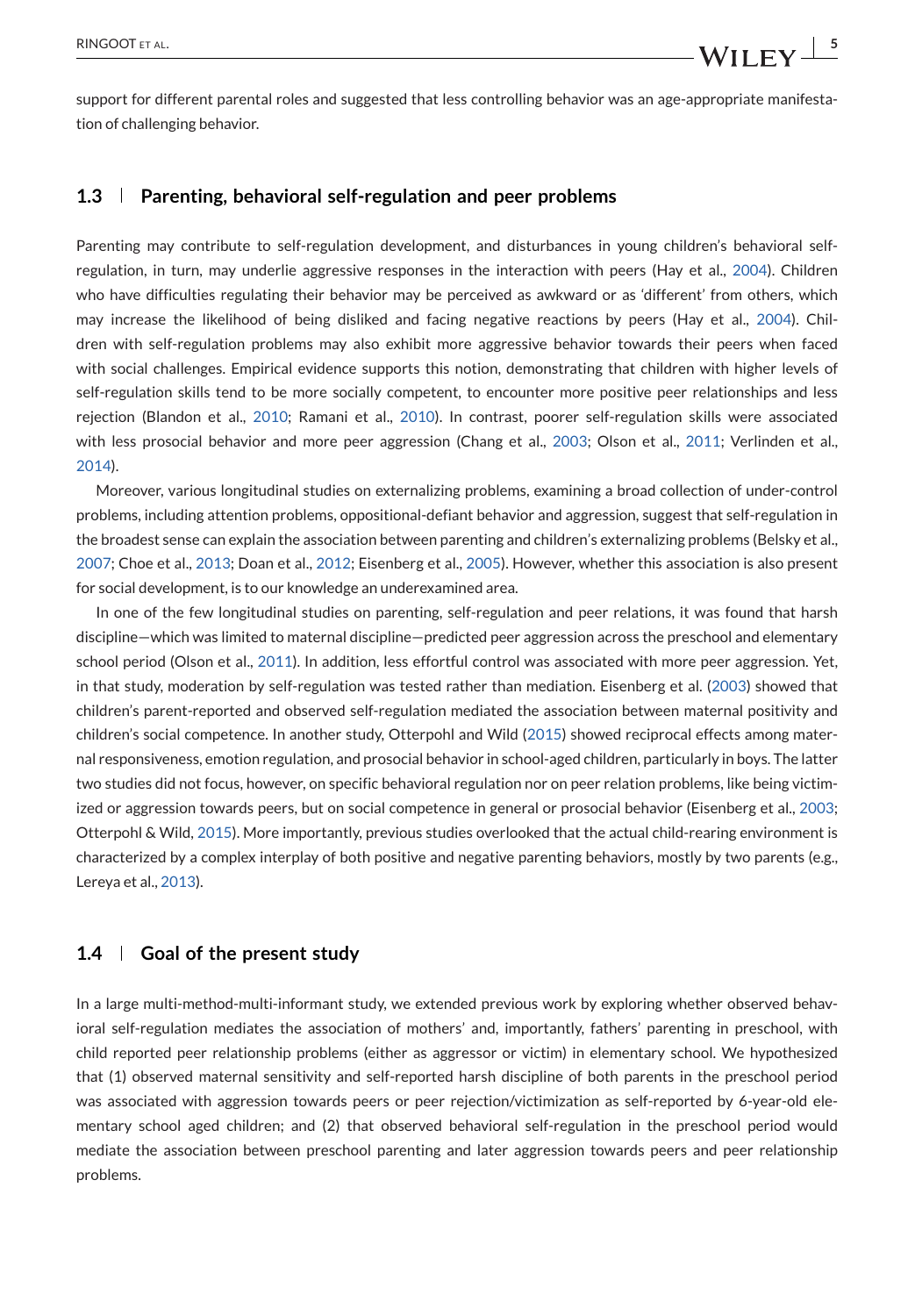#### **2 METHODS**

#### **2.1 Design and study sample**

This study was embedded in the Generation R study, a population-based prospective cohort investigating growth, development and health from fetal life onward. Detailed observational data was collected in an ethnically homogeneous subsample of children of Dutch national origin (Focus cohort). These children, their parents, and their grandparents were born in the Netherlands, which was a selection criterion to reduce the risk of confounding by ethnicity in genetic studies that were also performed in this subsample. Typically, enrolment took place in early pregnancy, with children born in 2002–2006. The study was approved by the Medical Ethics Committee of Erasmus Medical Center, Rotterdam. Written informed consent was obtained from all caregivers of participating children.

The sample for the present study consisted of 862 families who participated in the Focus cohort. At age 14 months and 3 years, maternal sensitivity was observed during lab visits. At age 3 years, data on children's behavioral selfregulation was collected using measures of compliance, ability to delay gratification, and task persistence. Additionally, both mothers and fathers filled out a questionnaire on harsh discipline. At age 6 years, participants visited our research center again and children were interviewed to obtain data on peer relationship problems. Information on maternal sensitivity and at least two self-regulation measures was available in 787 children. Participants without information on harsh discipline and peer relationship problems were excluded, leaving 698 children (81% of 862) for the analyses.

A non-response analysis indicated no differences between the 698 included and 164 excluded participants in parental age, family income or parental psychopathology.

#### **2.2 Measures**

#### 2.2.1 | Observed maternal sensitivity

Maternal sensitivity was observed in lab visits. When children were 14-months old, maternal sensitivity was observed in a 5-min free play session and during a psychophysiological assessment. Maternal sensitivity was coded from DVD recordings using the Ainsworth's nine-point rating scales for *Sensitivity* (responding in a prompt and adequate way to signals of the child) and *Cooperation* (respecting the child's wishes and activities without interfering or imposing mother's own will) (Ainsworth et al., [1974\)](#page-16-0), Pearson r<sub>sensitivity-cooperation</sub> = .87, *p* < .001. An overall maternal sensitivity score was created by standardizing the two scores and computing the average (see Kok, Linting, et al., [2013\)](#page-18-0).

At child age 3 years, maternal sensitivity was observed in two 3-min tasks in which mother and child performed activities too difficult for the child alone: building a tower and drawing on an etch-a-sketch. Mothers were instructed to help their children as usual. Maternal sensitivity was coded from DVD recordings with the revised Erickson sevenpoint rating scales for *Supportive Presence* and *Intrusiveness* (Egeland et al., [1990\)](#page-17-0). Mothers with high scores on Supportive Presence expressed positive regard and emotional support to the child. Parents who scored high on Intrusiveness showed a lack of respect for the child's autonomy, including disregarding desires, needs and interests. An overall maternal sensitivity score was created by reversing the Intrusiveness scales, standardizing the scores and creating an average over the supportive presence and intrusiveness scales per task (tower task *r* = .41; etch-a-sketch *r* = .34, *p* < .001) (Kok, Linting, et al., [2013\)](#page-18-0).

For all sensitivity assessments (and the hereafter introduced observations), coders were extensively trained and regularly supervised. Reliability of coding was assessed directly after the training and at the end of the coding process to detect possible rater drift. The intercoder reliability (ICC) ranged from .65 to .71 (*n* = 82 double coded videos) for the 1-year measurement and from .75 to .79 (*n* = 53 double coded videos) for the 3-year observation.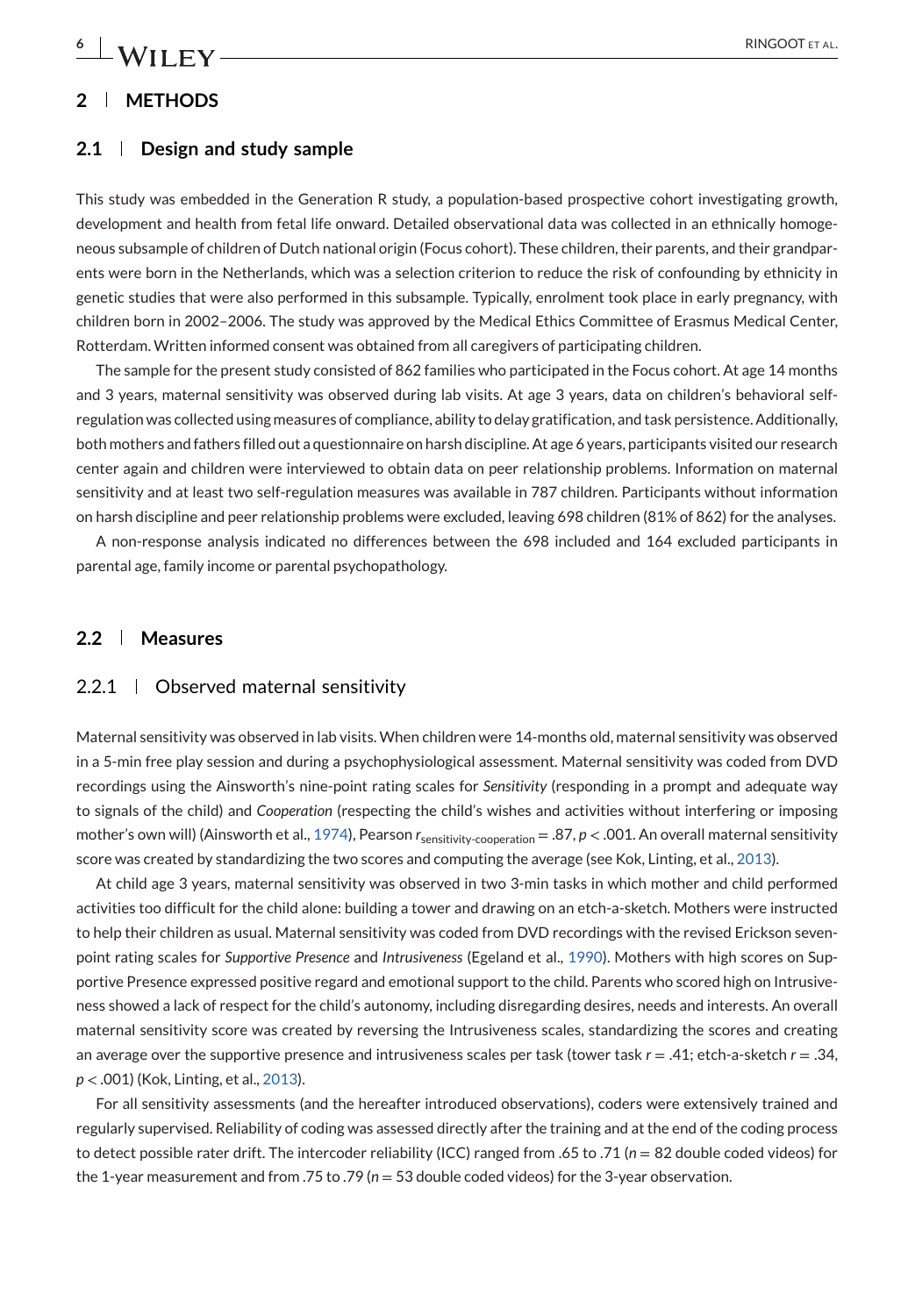## 2.2.2 | Harsh parental discipline

Disciplinary styles of mothers and fathers were assessed when the child was 3 years old using an adapted version of the Parent–Child Conflict Tactics Scale (Straus et al., [1998\)](#page-19-0). Parents rated their use of discipline during the past two weeks on a six-point scale ranging from "never" to "five times or more." Due to low prevalence rates scores were combined in a three-point scale (0 "never," 1 "once," 2 "twice or more"). Factor analysis of this adapted CTS-PC has identified a harsh discipline construct consisting of six items (Jansen, Raat, et al., [2012](#page-17-0) ), representing psychological aggression and (mild) physical assault: for example, "I angrily pinched my child's arm," or "I shouted, yelled or screamed angrily at my child." The 6 items were summed, then square root transformed to approach normality. The internal consistencies were rather low ( $α<sub>mother</sub> = .63; α<sub>fathers</sub> = .57$ ), because of low base rates and the small number of items involved.

#### $2.2.3$  Peer aggression and peer relationship problems

Children's information on peer problems was obtained with the Berkeley Puppet Interview (BPI) during a research center visit when children were 6 years old. The BPI is a semi-structured interactive interview to obtain reports from young children concerning problem behavior (i.e., internalizing and externalizing problems) and peer relationships (Ablow & Measelle, [2003\)](#page-16-0). Two identical dog hand puppets, "Iggy" and "Ziggy" were introduced to the child and invited him/her to engage in conversation. The puppets made opposing statements about themselves and asked children to indicate which statement described him/her best. Videotaped interviews were scored by trained coders on a sevenpoint scale ranging from 1 to 7. The exact score depended on which of the puppets' statement the child chose and how much emphasis was put on the answer. Very positive answers (e.g., "Kids *always*like me") received a score of 1 and very negative answers (e.g., "Kids *never* like me") received a score of 7. For the present study, we used the six-item "Overt Hostility" scale addressing peer aggression, and the nine-item "Peer Relations" scale which addressed peer rejection/victimization. Item scores were summed to compute scale scores. BPI scale scores underwent an inverse transformation to approach normality. The BPI has shown an adequate factor structure, construct validity as indexed by associations with known correlates of problem behavior, and an acceptable internal consistency (in the present sample: *α*Overt Hostility = .68; *α*Peer Relations = .66) (Ringoot et al., [2013\)](#page-18-0), and test-retest reliability across 7–10 days ranged from .43 to .72 in previous studies (Ablow et al., [1999\)](#page-16-0). Interrater reliabilities were high (average ICCs all ≥.87 on 10% double coded interviews).

#### 2.2.4 Cbserved behavioral self-regulation

Children's behavioral self-regulation was assessed by observations, obtained in the lab when children were 3 years old.

*Delay of gratification –* The ability to delay gratification was assessed using an adapted version of the gift delay task (Kochanska et al., [1996, 2000\)](#page-17-0). During our *Gift Delay* task, a trained experimenter placed a paper bag containing a wrapped gift on a table. Then the experimenter asked the child to wait in a chair without touching the bag until a sticker was brought in, which was a part of the gift. The experimenter returned after 180 s. Scores were given for two dimensions: (1) "gift behavior," for example, whether or not the child touched the gift, ranging from 1 "opens the gift," to 6 "does neither touch the bag nor the gift"; and (2) the time the child stayed seated, ranging from 1 "less than 15 seconds," to 6 "remains seated all the time." Gift behavior scores and seating time (Spearman *r* = .45, *p* ≤ .001) were averaged into a total gift delay score. Inter-rater agreement among the coders was high (mean *kappa* gift behavior score = .94; mean *kappa* seating time = .95) (Henrichs et al., [2011\)](#page-17-0).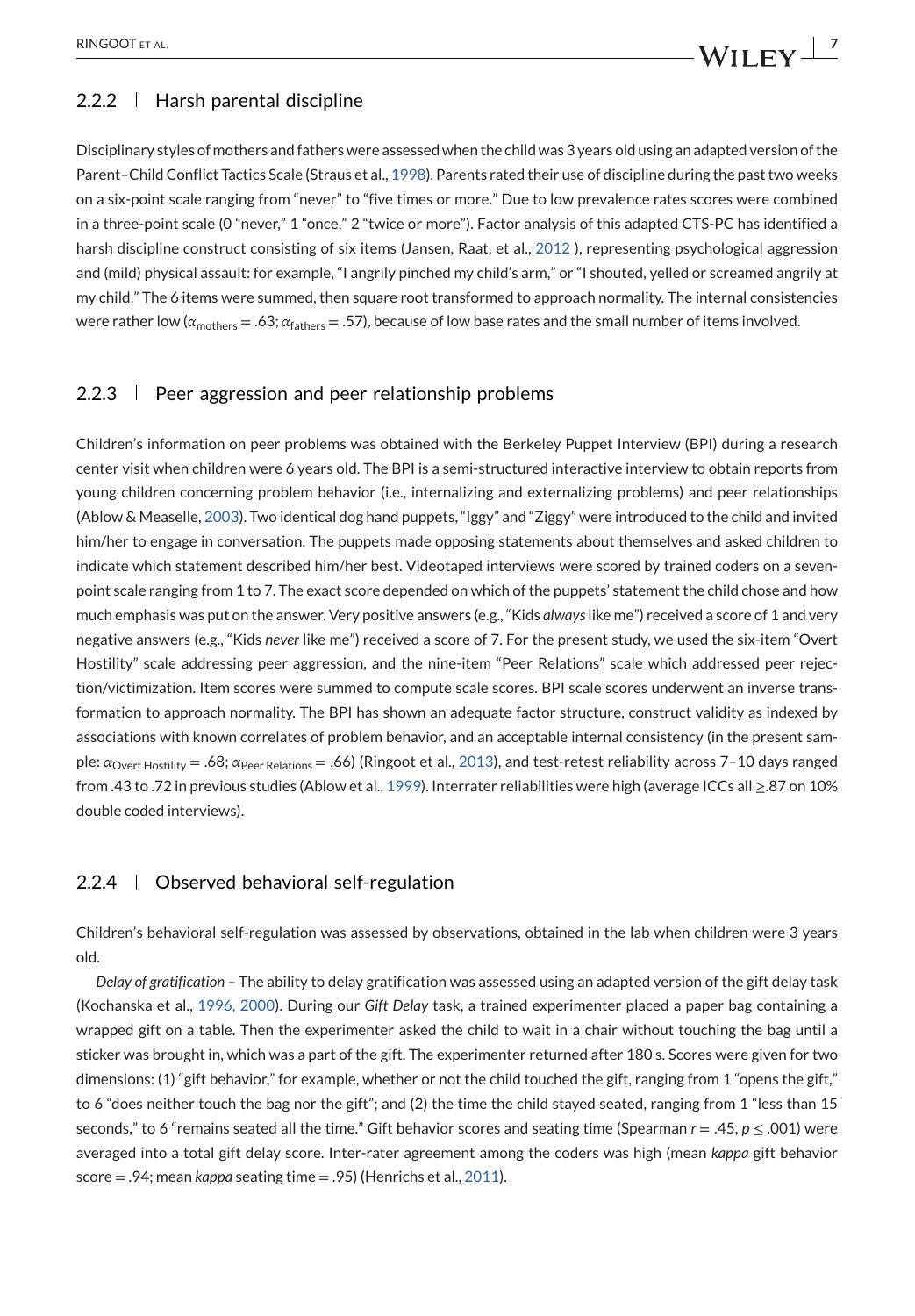*Committed Compliance –* Compliance was assessed in a 2-min disciplinary context (Don't) in which the parent allowed the child to play with an unattractive teddy bear, but prohibited to touch or play with a set of attractive toys that were displayed before the child. Child behavior was coded every 20 s using a coding system based on Kochanska and Aksan [\(1995\)](#page-17-0), and Kuczynski et al. [\(1987\)](#page-18-0). Compliance was coded in categories: committed compliance (i.e., child made no attempt to touch/play with toys, did not need prompting), situational compliance (i.e., child needed regular prompting/showed difficulties complying), passive noncompliance (i.e., child ignored requests), and resistant noncompliance (i.e., active resistance, protesting, whining), and an overall compliance score was obtained (Kok, Bakermans-Kranenburg, et al., [2013\)](#page-17-0). The average ICC was .87 (*n* = 53).

*Impossible Puzzle –* Following Harris [\(1986\)](#page-17-0), an Impossible Puzzle (IP) task was designed. Children were instructed to assemble a wooden puzzle in which one piece was intentionally made too big, so that it would never fit. The researcher and caregiver (in 11% a caregiver was present because children did not want to be separated) were instructed not to help the child. Here, we used a score of children's *persistence* on the task (i.e., working on the puzzle, trying to make the major piece fit), which was coded from DVD on a seven-point scale, ranging from 1 "quits playing with the major piece immediately" to 7 "plays with the major piece continuously." The average ICC of the persistence score was .75 (n = 76 sessions).

#### 2.2.5 Covariates

Several covariates were included. Information on *gender*, *parents' and child's age* was obtained from medical records. Information on *family income* was obtained by questionnaire at child age 6 years. *Child aggression at age 3 years*, assessed with the 19-item Aggressive Behavior scale of the Child Behavior Checklist for ages 1½−5 years (Achenbach & Rescorla, [2000\)](#page-16-0), was included since aggression at younger ages may impact parenting and later peer aggression.

### **2.3 Statistical analyses**

Baseline characteristics of the data were explored and bivariate associations among parenting, children's peer aggression or peer problems, and the separate behavioral self-regulation constructs were explored with Pearson correlation coefficients.

Analyses were conducted in two stages. First, a confirmatory factor analysis (CFA) was conducted to evaluate the measurement model of observed self-regulation, which included committed compliance, gift delay, and persistence. Next, structural equation modeling (SEM) was used to test the association between parenting (i.e., observed maternal sensitivity [a latent variable comprising sensitivity at ages 1 and 3] and maternal and paternal harsh discipline) and children's peer relationships. In addition, we studied indirect effects to examine whether observed behavioral selfregulation mediated these associations. The covariates family income, child gender, and child aggression at child age 3 years were regressed on behavioral self-regulation and the peer relationship outcomes, child age at assessment of the peer relationship outcomes was only regressed on the peer relationship outcomes.

The CFA and SEM were estimated in MPlus version 7.4 (Muthèn & Muthèn, [1998-2017\)](#page-18-0), using full information maximum likelihood (FIML) estimation with robust standard errors (MLR). MLR was used to account for remaining non-normality in our data.

Moderation by gender was examined by first testing measurement invariance of behavioral self-regulation with a multiple group CFA to determine if indicators measured the same latent factor in both boys and girls. Then, to test structural differences between boys and girls, we compared a structural model in which paths were free to vary across gender and a model in which regression paths were constrained to be equal for both genders. Model fit was compared using Satorra-Bentler scaled (mean-adjusted) Chi-square values (referred to as: TRd).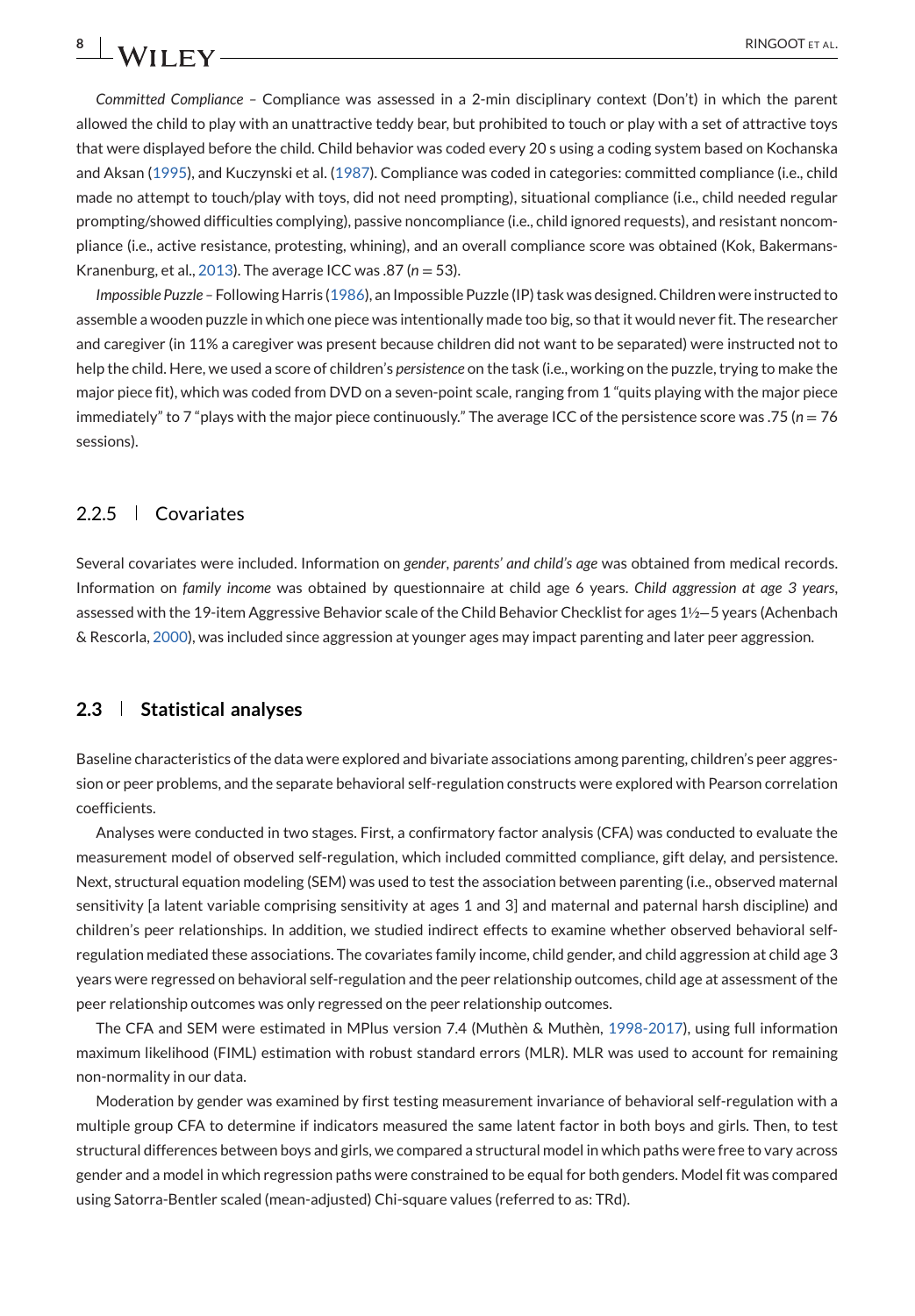#### **TABLE 1** Participant characteristics

|                                            |              |                          |                   | <b>Boys</b> |                   | <b>Girls</b>      |                   |
|--------------------------------------------|--------------|--------------------------|-------------------|-------------|-------------------|-------------------|-------------------|
|                                            | $\mathsf{n}$ | Mean                     | (SD) <sup>a</sup> | Mean        | (SD) <sup>a</sup> | Mean              | (SD) <sup>a</sup> |
| Child characteristics                      |              |                          |                   |             |                   |                   |                   |
| Gender (% boys)                            | 698          | 49.9                     |                   |             |                   | $\qquad \qquad -$ |                   |
| Age at BPI assessment, years               | 698          | 5.96                     | (.22)             | 5.95        | (.21)             | 5.96              | (.22)             |
| Age at lab visit, years                    | 698          | 3.12                     | (.12)             | 3.11        | (.11)             | 3.13              | (.13)             |
| Child reported peer hostility score        | 698          | 16.05                    | (3.96)            | 16.79       | (4.59)            | 15.31             | $(3.07)$ ***      |
| Child reported peer problems score         | 690          | 25.34                    | (7.08)            | 25.91       | (7.22)            | 24.78             | $(6.90)^*$        |
| Persistence                                | 698          | 4.71                     | (1.29)            | 4.55        | (1.28)            | 4.87              | $(1.29)$ **       |
| Gift delay                                 | 690          | 5.45                     | (.82)             | 5.36        | (.95)             | 5.55              | $(.68)$ **        |
| Committed compliance                       | 677          | .74                      | (.19)             | .71         | (.20)             | .77               | $(.18)$ ***       |
| Aggressive behavior 3 year (mother report) | 637          | 6.37                     | (4.85)            | 6.56        | (4.73)            | 6.19              | (4.91)            |
| Aggressive behavior 3 year (father report) | 586          | 7.29                     | (5.04)            | 7.50        | (5.31)            | 7.08              | (4.78)            |
| Maternal characteristics                   |              |                          |                   |             |                   |                   |                   |
| Maternal age at intake, years              | 698          | 31.96                    | (3.67)            | 31.79       | (3.72)            | 32.11             | (3.62)            |
| Harsh discipline score, mother             | 641          | 1.84                     | (1.64)            | 1.88        | (1.62)            | 1.80              | (1.66)            |
| Sensitivity score 1 year (z-score)         | 594          | $\qquad \qquad -$        |                   | $-0.07$     | (.82)             | .06               | (.85)             |
| Sensitivity score 3 year (z-score)         | 694          | $\overline{\phantom{a}}$ |                   | $-0.09$     | (.97)             | .09               | $(1.02)^{*}$      |
| Paternal characteristics                   |              |                          |                   |             |                   |                   |                   |
| Paternal age at intake, years              | 663          | 34.19                    | (4.85)            | 34.07       | (4.84)            | 34.30             | (4.86)            |
| Harsh discipline score, father             | 577          | 1.71                     | (1.54)            | 1.92        | (1.63)            | 1.50              | $(1.42)$ **       |
| Family characteristics                     |              |                          |                   |             |                   |                   |                   |
| Marital status (% No partner)              | 658          | 4.9                      |                   | 5.4         |                   | 4.9               |                   |
| Household income (% < 2000)                | 628          | 7.6                      |                   | 8.5         |                   | 7.8               |                   |

*Note*. All values represent original, untransformed, non-imputed data.

aPresented are mean and standard deviation, unless otherwise indicated.

\**p* ≤ .05, \*\**p* ≤ .01, \*\*\**p* ≤ .001 for difference between boys and girls, derived from independent sample *t*-tests for normally distributed continuous variables and chi-square tests for categorical variables.

If no differences between boys and girls were present, one overall SEM model was tested. Model fit was evaluated with the Comparative Fit Index (CFI), Tucker-Lewis Index (TLI), and Root-Mean-Square Error of approximation (RMSEA). Good model fit was achieved if the TLI and CFI were ≥.90 and RMSEA ≤.06 (Hu & Bentler, [1999;](#page-17-0) Marsh et al., [2004\)](#page-18-0). Inferences about mediation were based upon the "Model Indirect" option in the analyses.

### **3 RESULTS**

#### **3.1 Descriptive statistics**

Sample characteristics for the complete sample and for boys and girls separately are presented in Table 1. About half of the children were boys; about 8% of families had a lower family income (≤2000 euros net per month). Boys experienced more harsh paternal discipline (*t*(575) = 3.30, *p* = .001, *d* = .27), and less maternal sensitivity (*t*(692) = −2.43, *p* = .02, *d* = .18) than girls. Boys had lower scores on each of the behavioral regulation measures (e.g., Persistence: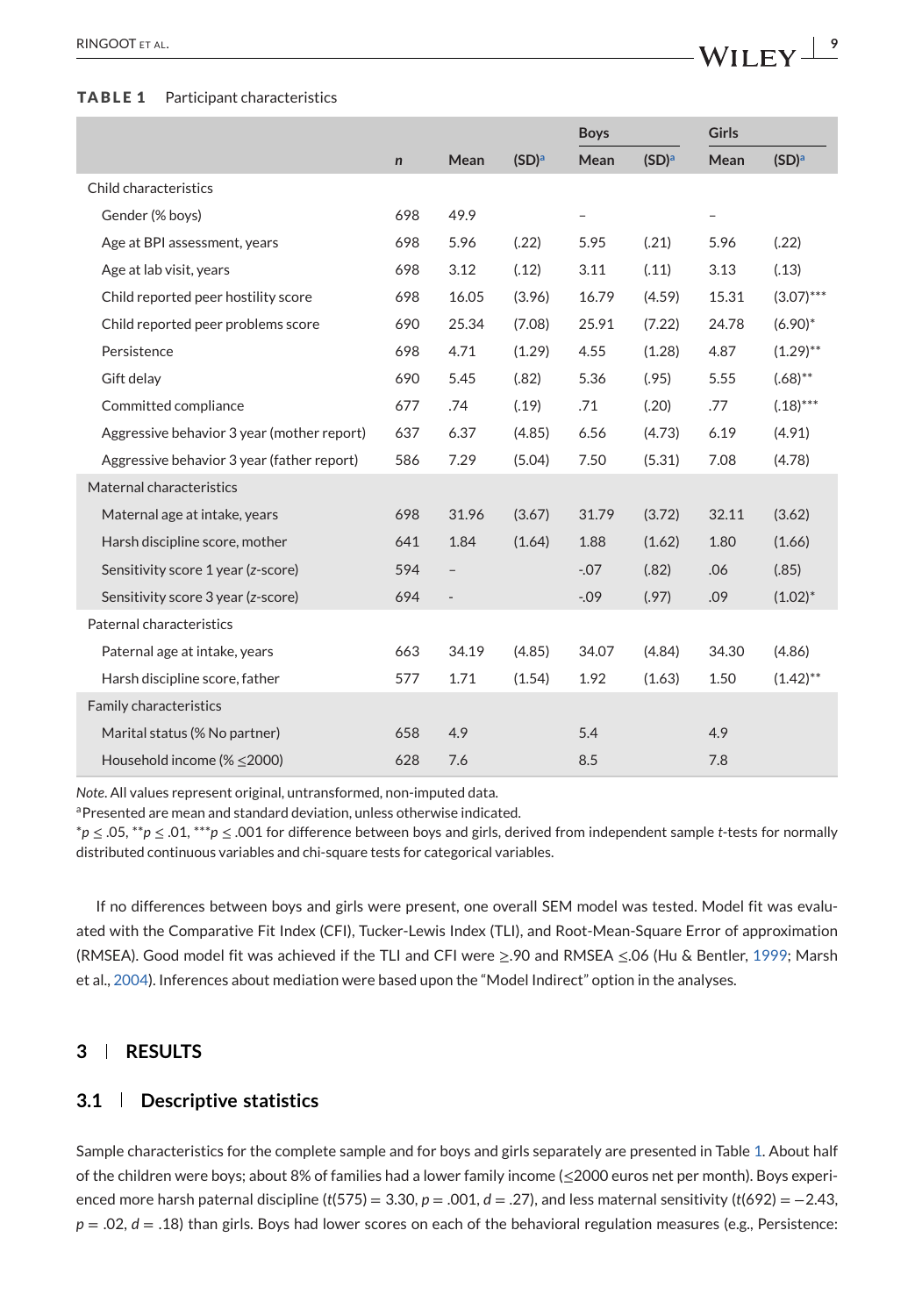| 10<br>the contract of the contract of<br>- | T AL. |
|--------------------------------------------|-------|
| –                                          |       |

|                       |                            | <b>Child characteristics</b> |                     |                     |           |                      | <b>Parenting</b> |                      |            |                     | <b>Covariates</b> |
|-----------------------|----------------------------|------------------------------|---------------------|---------------------|-----------|----------------------|------------------|----------------------|------------|---------------------|-------------------|
|                       |                            | 1.                           | 2.                  | 3.                  | 4.        | 5.                   | 6.               | 7.                   | 8.         | 9.                  | 10.               |
| Child characteristics |                            |                              |                     |                     |           |                      |                  |                      |            |                     |                   |
| 1.                    | Peer aggression            |                              |                     |                     |           |                      |                  |                      |            |                     |                   |
| 2.                    | Peer relationship problems | $.30**$                      |                     |                     |           |                      |                  |                      |            |                     |                   |
| 3.                    | Persistence                | $-0.07$                      | $-06$               |                     |           |                      |                  |                      |            |                     |                   |
| 4.                    | Gift delay                 | $-.08$ <sup>*</sup>          | $-.09"$             | $.14$ <sup>**</sup> |           |                      |                  |                      |            |                     |                   |
| 5.                    | Committed compliance       | $-.11$ <sup>**</sup>         | $-.08$ <sup>*</sup> | $.14***$            | $.23$ **  |                      |                  |                      |            |                     |                   |
| Parenting             |                            |                              |                     |                     |           |                      |                  |                      |            |                     |                   |
| 6.                    | Sensitivity, 1y            | $-06$                        | .02                 | .02                 | .02       | .02                  |                  |                      |            |                     |                   |
| 7.                    | Sensitivity, 3y            | $-.08$ <sup>*</sup>          | $-0.01$             | $.08*$              | $.10*$    | $.08*$               | $.19***$         |                      |            |                     |                   |
| 8.                    | Harsh discipline mother    | .07                          | $.12$ **            | $-0.3$              | $-0.04$   | $-12$ <sup>**</sup>  | $-0.07$          | $-.14$ <sup>**</sup> |            |                     |                   |
| 9.                    | Harsh discipline father    | $.12$ <sup>**</sup>          | $.15***$            | $-0.05$             | $-0.04$   | $-.12$ <sup>**</sup> | $-06$            | $-03$                | $.35***$   |                     |                   |
| Covariates            |                            |                              |                     |                     |           |                      |                  |                      |            |                     |                   |
| 10.                   | Aggression, 3 year         | .08                          | $.12$ <sup>**</sup> | $-0.02$             | $-0.02$   | $-.11$ <sup>**</sup> | $-0.03$          | $-0.07$              | $.33^{**}$ | $.34$ <sup>**</sup> |                   |
| 11.                   | Age child 6 year           | $-.09"$                      | $-.08$ <sup>*</sup> | .01                 | $-.12$ ** | .06                  | $.11***$         | .01                  | .02        | .02                 | $-0.04$           |

#### **TABLE 2** Pearson correlations between the study variables

\*\**p* ≤ .01.

*t*(696) = −3.29, *p* = .001, *d* = .25) and reported more hostility towards peers (*t*(634) = 5.16, *p* < .001, *d* = .39) and more peer problems than girls  $(t(688) = 2.22, p = .03, d = .16)$ .

Correlations between study variables are presented in Table 2. Children's self-reported peer aggression was associated with all indicators of child behavioral regulation (e.g., committed compliance *r* = −.11), maternal sensitivity (e.g., at 3 years *r* = −.08) and paternal, but not maternal harsh discipline (*r* = .12). Children's self-reported peer relationship problems were associated with two of the three behavioral regulation indicators (namely gift delay *r* = −.09 and committed compliance  $r = .08$ ), and with both maternal and paternal harsh discipline  $(r = .12$  and  $.15)$ . Indicators of child behavioral regulation were associated with maternal sensitivity at age 3 years and parental harsh discipline.

## **3.2 Path model**

### 3.2.1 Gender invariance of behavioral self-regulation

To test measurement invariance of a single behavioral self-regulation factor across child gender, a baseline CFA model including committed compliance, gift delay and persistence with unconstrained parameters (configural model) was compared with a series of subsequent models which constrained factor loadings (metric model), factor loadings and intercepts (scalar model), and factor loadings, intercepts and residual variances (full uniqueness). Satorra-Bentler comparisons of model fit (Table [3\)](#page-12-0) revealed significant *χ<sup>2</sup>* differences between the scalar model and the full uniqueness model (TRd = 30.67, *Δdf* = 3, *p* < .001), indicating that the scalar invariance model had the best tradeoff between model fit and parsimony. Although scalar invariance was established (suggesting that the indicators reflect the same underlying construct in boys and girls), residual variances and latent means for the behavioral self-regulation factor did differ between boys and girls: boys scored consistently lower on behavioral regulation than girls (*ΔM* = .70, *SE* = .15,  $p < .001$ ).

 $*p < 0.05$ .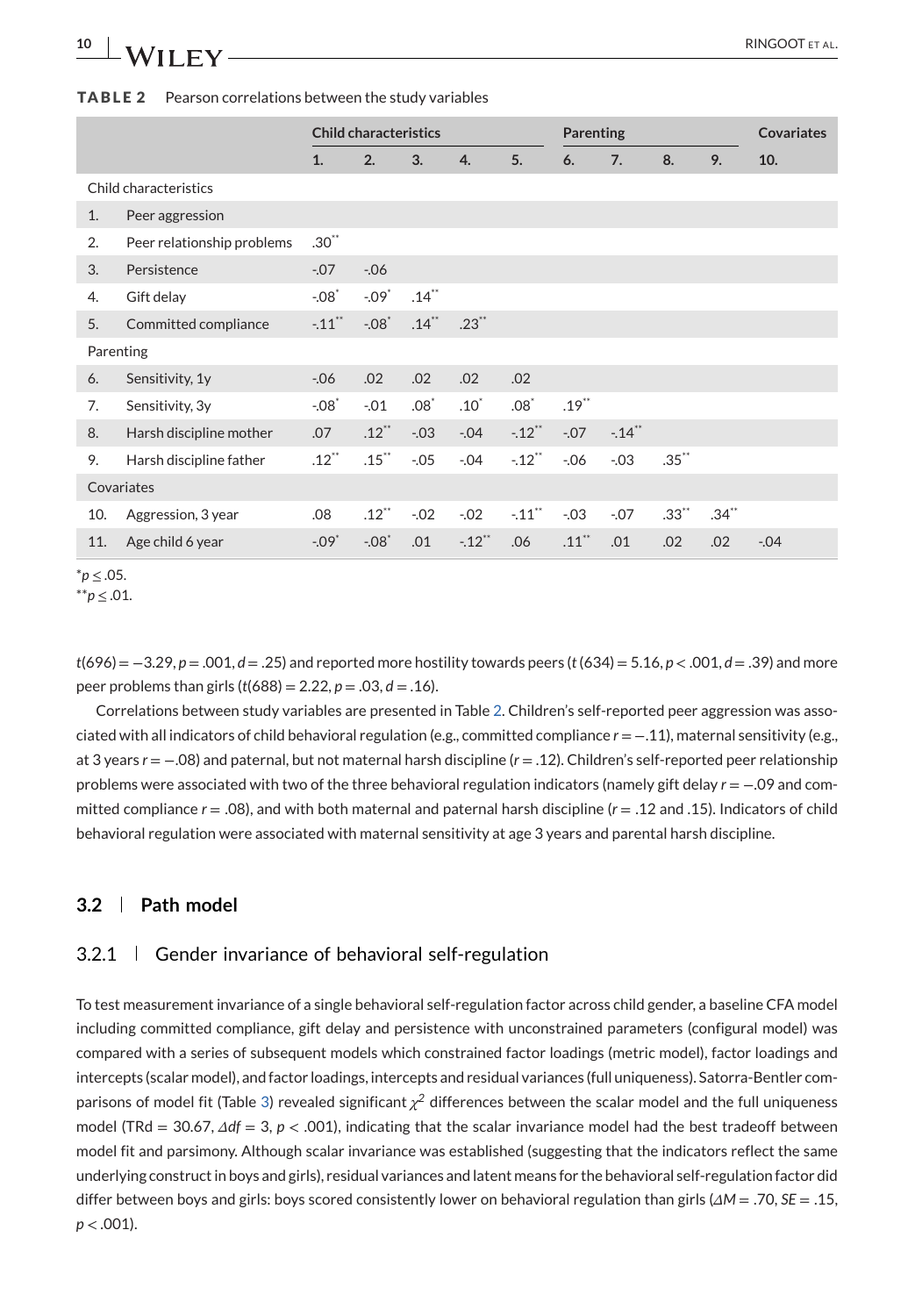#### <span id="page-12-0"></span>**TABLE 3** Measurement invariance across gender of the behavioral self-regulation factor

|                              | $\chi^2$ | df       | <b>TRd</b>               | p-Value $\chi^2$<br>difference | <b>CFI</b>   | tli          | <b>RMSEA</b> |
|------------------------------|----------|----------|--------------------------|--------------------------------|--------------|--------------|--------------|
| Model:                       |          |          |                          |                                |              |              |              |
| Configural <sup>a</sup>      | $\Omega$ | $\Omega$ | $\overline{\phantom{a}}$ | $\qquad \qquad -$              | $\mathbf{1}$ | $\mathbf{1}$ | $\mathbf{0}$ |
| Metric                       | 4.67     | 3        | 5.07                     | .166                           | .96          | .92          | .04          |
| Scalarb                      | 5.57     | 5        | .84                      | .974                           | .99          | .98          | .02          |
| Full uniqueness              | 39.30    | 8        | 30.67                    | < .001                         | .22          | .42          | .11          |
| Scalar with constraint means | 32.32    | 6        | 29.41                    | < .001                         | .35          | .35          | .11          |

*Notes*: TRd, Satorra-Bentler scaled Chi-square; CFI, comparative fit index; TLI, Tucker-Lewis index; RMSEA, root mean square of approximation.

aJust-identified model*. χ*<sup>2</sup> and *df* of 0.

 $b$ Preferred and thus final CFA model. Standardized factor loadings for the final model: Boys ( $n = 348$ ): Committed compliance = .43, *p* ≤ .001; Persistence = .31, *p* ≤ .001; Gift delay = .33, *p* ≤ .001; Girls (*n* = 350): Committed compliance = .47, *p* ≤ .001; Persistence = .31, *p* ≤ .001; Gift delay = .46, *p* ≤ .001. Mean difference in behavioral self-regulation = .70, *p* ≤ .001.

## $3.2.2$  Structural model of parenting, observed behavioral self-regulation and peer problems

Next, we used SEM to test the association between parenting and children's peer relationships and we examined whether indirect effects via behavioral self-regulation were present. First, we tested whether this structural model was gender invariant. Satorra-Bentler comparisons of model fit revealed no significant gender differences (TRd = 16.38, *Δdf* = 22, *p* = .796). Therefore, a model including both boys and girls was computed, showing good fit to the data (CFI =  $.94$ ; TLI =  $.89$ ; RMSEA =  $.03$ ).

Figure [1](#page-13-0) depicts the standardized estimates of the path model. Maternal sensitivity was associated with children's behavioral self-regulation at age 3 years (*B* = .21 *SE* = .10; *p* = .029), yet neither maternal nor paternal harsh discipline were associated with children's self-regulation. Higher levels of behavioral self-regulation predicted less child reported peer relationship problems (*B* = −.17, *SE* = .07; *p* = .019) and aggression towards peers (*B* = −.15, *SE* = .08; *p* = .049) at age 6 years. Direct associations of maternal sensitivity and maternal harsh discipline with peer relationship problems or peer aggression were not found. Paternal harsh discipline, however, was directly associated with children's peer relationship problems (*B* = .10, *SE* = .04; *p* = .015), but not with aggression towards peers. Although the paths from maternal sensitivity to behavioral self-regulation and the paths from behavioral self-regulation to peer relationship problems and aggression towards peers were significant, we observed no statistically significant indirect effects.

#### **4 DISCUSSION**

It is thought that parenting and self-regulation shape children's behavior when interacting with peers. In this multiinformant-multi-method study, we extended previous work on the association between parenting and peer relationships, by examining mediation by behavioral self-regulation, by studying both positive and negative parenting, and by focusing on the role of both mothers and fathers. Results demonstrated that, when accounting for various parenting behaviors that may co-occur within families, a higher level of paternal, but not maternal, harsh discipline was associated with more peer relationship problems. In addition, maternal sensitivity was associated with children's behavioral self-regulation, and that was associated with children's peer relationship problems and aggression towards peers. Yet,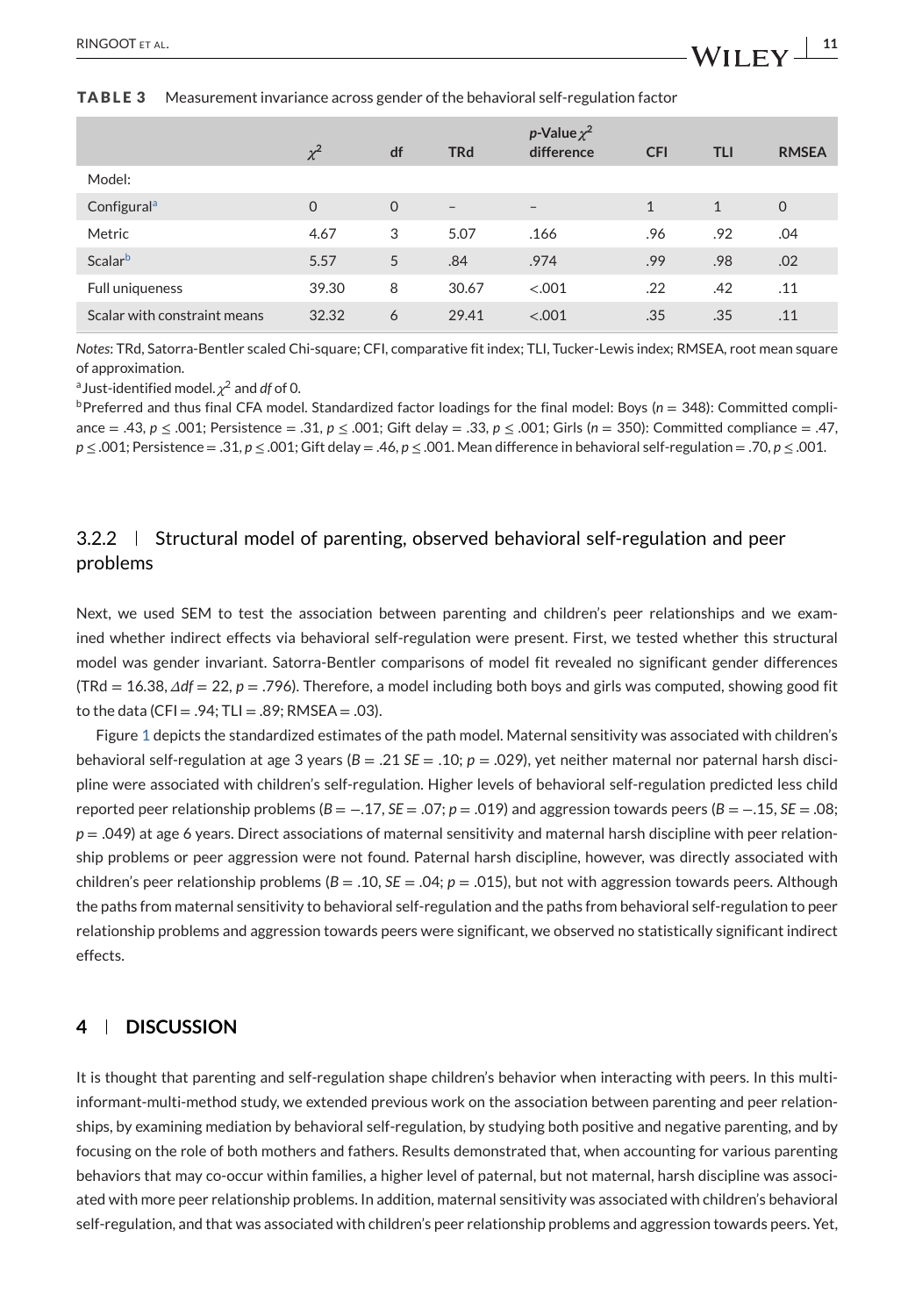<span id="page-13-0"></span>

**FIGURE 1** Path model depicting standardized coefficients between observed maternal sensitivity, harsh maternal and paternal discipline, observed child behavioral self-regulation and child-reported peer aggression and peer relationship problems. *N* = 698. *Note*. \*p ≤ .05; \*\*p ≤ .01, \*\*p ≤ .001; dashed arrows indicate non-significant paths; for clarity, parameter estimates for covariates are not presented in the figure but here: (a) regressed on child gender: behavioral self-regulation *β* = .29, SE = .06, *p* ≤ .001; peer aggression *β* = −.13, SE = .04, *p* ≤ .01; peer relation problems *β* = −.02, SE = .04, *p* > .05; (b) regressed on family income: behavioral self-regulation *β* = .02, SE = .07, *p* > .05; peer aggression *β* = .04, SE = .05, *p* > .05; peer relation problems *β* = .09, SE = .04, *p* ≤ .05; (c) regressed on aggression at age 3 years: behavioral self-regulation *β* = −.05, SE = .07, *p* > .05; peer aggression *β* = .02, SE = .04, *p* > .05; peer relation problems *β* = .04, SE = .04, *p* ≤ .05; (d) regressed on child age at assessment of peer relations: peer aggression *β* = −.09, SE = .04, *p* ≤ .05; peer relation problems *β* = −.08, SE = .04, *p* ≤ .05.

we found no direct effect of maternal sensitivity on children's peer outcomes, nor did behavioral self-regulation mediate the paths between parenting and children's peer relationship problems and aggression towards peers.

Our first hypothesis that maternal sensitivity and early exposure to harsh discipline would be associated with children's peer relationship problems and aggression towards peers, was partly supported. Paternal harsh discipline, but not maternal harsh discipline or maternal sensitivity, was associated with peer relationship problems. An association of paternal harsh discipline with peer relationship problems is partly in line with social learning theory (Bandura, [1978\)](#page-16-0), suggesting that parental harshness likely influences children's understanding of how to manage conflictual situations. The finding that harsh discipline was, but sensitivity was not directly associated with peer outcomes, is in line with results of a meta-analysis by Lereya et al. [\(2013\)](#page-18-0), demonstrating that the aggregated effect of positive parenting was smaller than that of negative parenting. Yet, only higher levels of paternal, but not maternal, harsh discipline were associated with more peer relationship problems. Previous studies have also found that paternal negative parenting had an effect above maternal negative parenting (Chang et al., [2003;](#page-16-0) Lucassen et al. [2015\)](#page-18-0). Chang et al. [\(2003\)](#page-16-0) theorized that this may be related to father's traditional role as authority figure, as according to social learning theory, a model with more power or authority, would have a stronger effect on the child.

We found support for our hypothesis that children with self-regulation difficulties would exhibit more aggressive behavior towards their peers and encounter more peer relationship problems. However, our findings did not confirm our second hypothesis postulating mediation by self-regulation. Although maternal sensitivity in toddlerhood was associated with children's behavioral self-regulation at age three, and behavioral self-regulation was associated with children's peer relationship problems and aggression towards peers at age six, no statistically significant indirect effects via behavioral self-regulation were found. The absence of an indirect effect may be explained by the type of measures in the present study. We used multiple, independent, objective measures to operationalize our constructs, namely observed sensitivity, mother and father report of harsh discipline, laboratory, and observational tasks for behavioral self-regulation and, uniquely, child self-report of early peer relationship problems. Given this multitude of methods, the risk of shared informant and shared method variance was reduced, but it may have also resulted in smaller effect sizes than found in previous literature.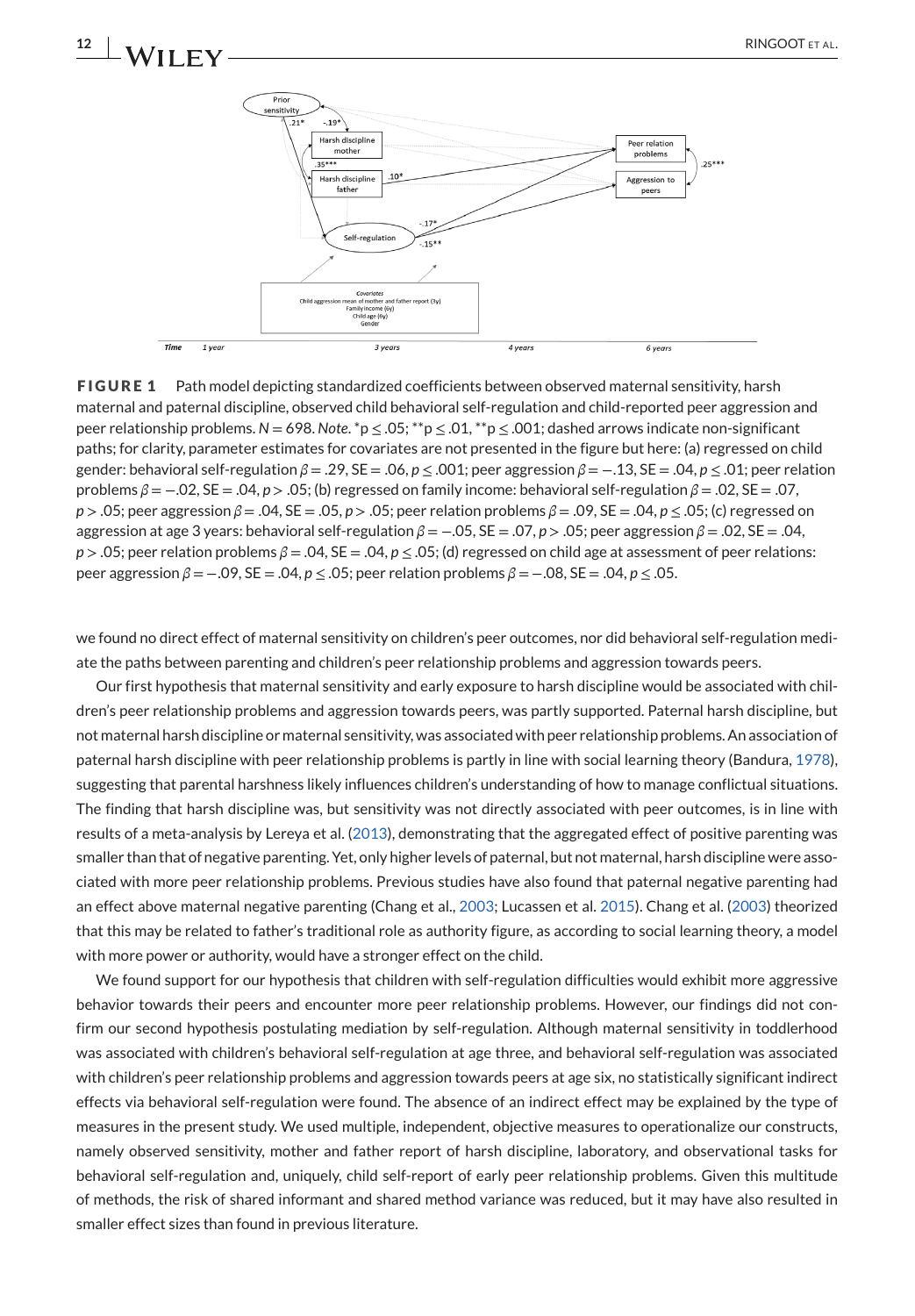Results of the present study suggest that, even though mediation was not present, higher levels of maternal sensitivity were associated with higher levels of behavioral self-regulation, and that this was associated with lower levels of peer relationship problems. This is in line with results of previous studies, showing that less optimal self-regulation at age 3 years was prospectively associated with more aggression towards peers and peer relationship problems (e.g., Blandon et al., [2010;](#page-16-0) Olson et al., [2011;](#page-18-0) Verlinden et al., [2014\)](#page-19-0).

In addition, we found that maternal sensitivity was, but paternal harsh discipline was not associated with child selfregulation. Yet, paternal harsh discipline was directly associated with children's peer relationship problems. Although the lack of a paternal sensitivity assessment in the present study precluded a direct comparison and future research should address this specific issue, these findings may be suggestive of a complementary effect of maternal sensitivity and paternal harsh discipline on children's development of self-regulation and peer relationships.

No mediation effect of self-regulation was found in this study. Given the absence of a mediation effect, other mechanisms contributing to the association between parenting and peer relationships should also be considered. Such mechanisms may include a shared genetic vulnerability and the impact of parents' own self-regulation skills on both parenting and child self-regulation. To be effective caregivers and to be able to provide a rearing context that promotes child development, parental self-regulation may be key (Bridgett et al., [2015\)](#page-16-0). More research is needed to further disentangle the dynamics of parent-child relationships including parental contributions to child behavior and child contributions to parental behavior.

### **4.1 Gender differences**

In our sample, boys had higher levels of peer aggression and peer problems, they experienced more harsh discipline by their fathers and lower levels of maternal sensitivity and had more problems to regulate their behavior than girls. However, child gender did not moderate the associations between parenting and the quality of children's peer relationships. Thus, despite more negative parenting and child outcomes among boys, the mechanisms behind the development of peer aggression and peer relationship problems in the current study did not differ between boys and girls. Others have also reported that, despite an association of gender with different levels of peer aggression and regulation, gender did not moderate effects (Olson et al., [2011\)](#page-18-0). In other words, girls experience lower levels of aggression and victimization, but the processes leading towards these outcomes may be similar to those in boys.

#### **4.2 Strengths and limitations**

The current study was strengthened by the inclusion of both maternal and paternal parenting variables, enabling us to disentangle different parental roles; a large group of young, typically developing children; parenting being assessed prior to the outcome; observations of sensitivity and self-regulation; and, by using multiple informants and methods to reduce shared-method variance.

Nevertheless, some potential limitations should be discussed. First, even though our hypotheses were tested within the context of a longitudinal study, reports of harsh discipline and observations of behavioral self-regulation were around the same time. Thus, bidirectional influences cannot be ruled out. Given that behavioral self-regulation is at least partly constitutionally based, poor behavioral self-regulation may also precede harsh discipline. Similarly, a wellregulated child may elicit more sensitive parenting. Yet, several prospective studies on bidirectional parent-child interactions, suggest that parenting behaviors are primary precursors of children's behavioral self-regulation rather than the reverse (Belsky et al., [2007;](#page-16-0) Eisenberg et al., [2005\)](#page-17-0).

Second, analyses were based on a rather homogenous sample, thus limiting the variability in some assessments. This may limit the generalizability of our findings to a more heterogeneous, or clinical populations. It is important to acknowledge that there may be variability in the consequences of parenting, depending on the study sample. For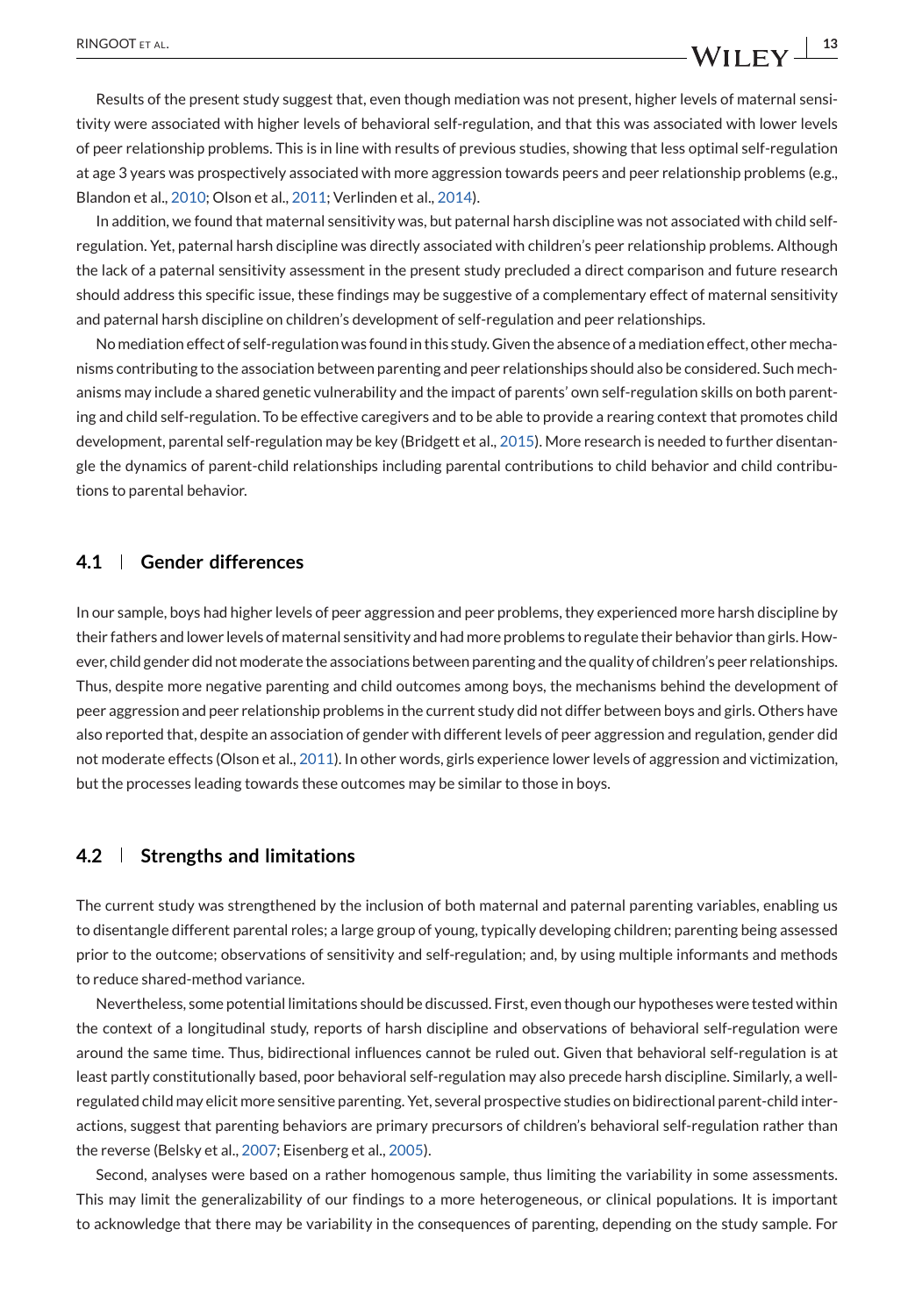instance, normativeness of parenting behaviors may play a role, just as contextual variables like the level of socioeconomic disadvantage (Lansford et al., [2005;](#page-18-0) White et al., [2015\)](#page-19-0). However, because effects of certain contextual stressors like very low income and maternal education were limited in this relatively homogenous sample, the likelihood of confounding or effect modification as a result of these stressors was also reduced.

Third, effect estimates found in the present study were relatively small, as expected in a low-risk population-based sample. Yet, our findings suggest that even in families from the general population, mild forms of harsh discipline, and slightly lower behavioral self-regulation skills were associated with the quality of children's peer relationships. Moreover, small associations in a large low risk, non-clinical sample may well represent larger associations at the individual level.

Finally, in this sample, sensitivity was observed in mothers only. As such, a comparison of the effect of maternal versus paternal observed sensitivity could not be made. Future studies should aim at employing the same measures for mother and father to examine similarities and differences (Fagan et al., [2014\)](#page-17-0). In addition, we relied on parent-reported harsh discipline. Internal consistencies of this scale were moderate, most probably given the low base rate of some items and the small number of items in the scale. Results should thus be interpreted with some caution. In addition, if parents report on their own harsh discipline, social desirability may lead to response bias. To reduce the chance of underreporting, only mild forms of harsh discipline were included, but parents may still have underreported their use of harsh verbal or psychological parenting tactics. However, once parents acknowledge the use of harsh discipline, misclassification is not very likely: if parents reported the use of harsh discipline, this was most probably the case.

### **5 CONCLUSIONS**

Knowledge of the developmental origins of peer relationship problems is important as these problems may cascade into later disruptive behavior and general adjustment difficulties (Laird et al., [2001\)](#page-18-0). Results of this study suggest that mothers' sensitivity is important for children's development of self-regulation. Furthermore, fathers' harsh discipline was directly associated with lower quality of children's peer relationships. Our study suggests that various parenting characteristics may influence peer aggression and peer relationship problems in children. Future research should further explore potential unique or complementary roles of mothers' and fathers' parenting. The results highlight the importance of gaining nuanced insights in effects of early parenting of both parents for the quality of children's peer relationships.

#### **ACKNOWLEDGMENT**

The authors gratefully acknowledge the contribution of all children and parents, general practitioners, hospitals, midwives and pharmacies involved in the Generation R Study. The Generation R Study is conducted by the Erasmus Medical Centre (Rotterdam) in close collaboration with the School of Law and Faculty of Social Sciences of the Erasmus University Rotterdam; the Municipal Health Service Rotterdam area, Rotterdam; the Rotterdam Homecare Foundation, Rotterdam; and the Stichting Trombosedienst & Artsenlaboratorium Rijnmond, Rotterdam. The first phase of the Generation R Study was made possible by financial support from the Erasmus Medical Centre, Rotterdam; the Erasmus University Rotterdam; and The Netherlands Organisation for Health Research and Development (ZonMw).

#### **CONFLICT OF INTEREST DISCLOSURE**

The authors declare that they have no conflict of interest.

#### **ETHICAL STATEMENT**

This study was embedded in The Generation R Study, a population- based prospective cohort from fetal life until young adulthood which is designed to identify early environmental and genetic determinants of growth, development and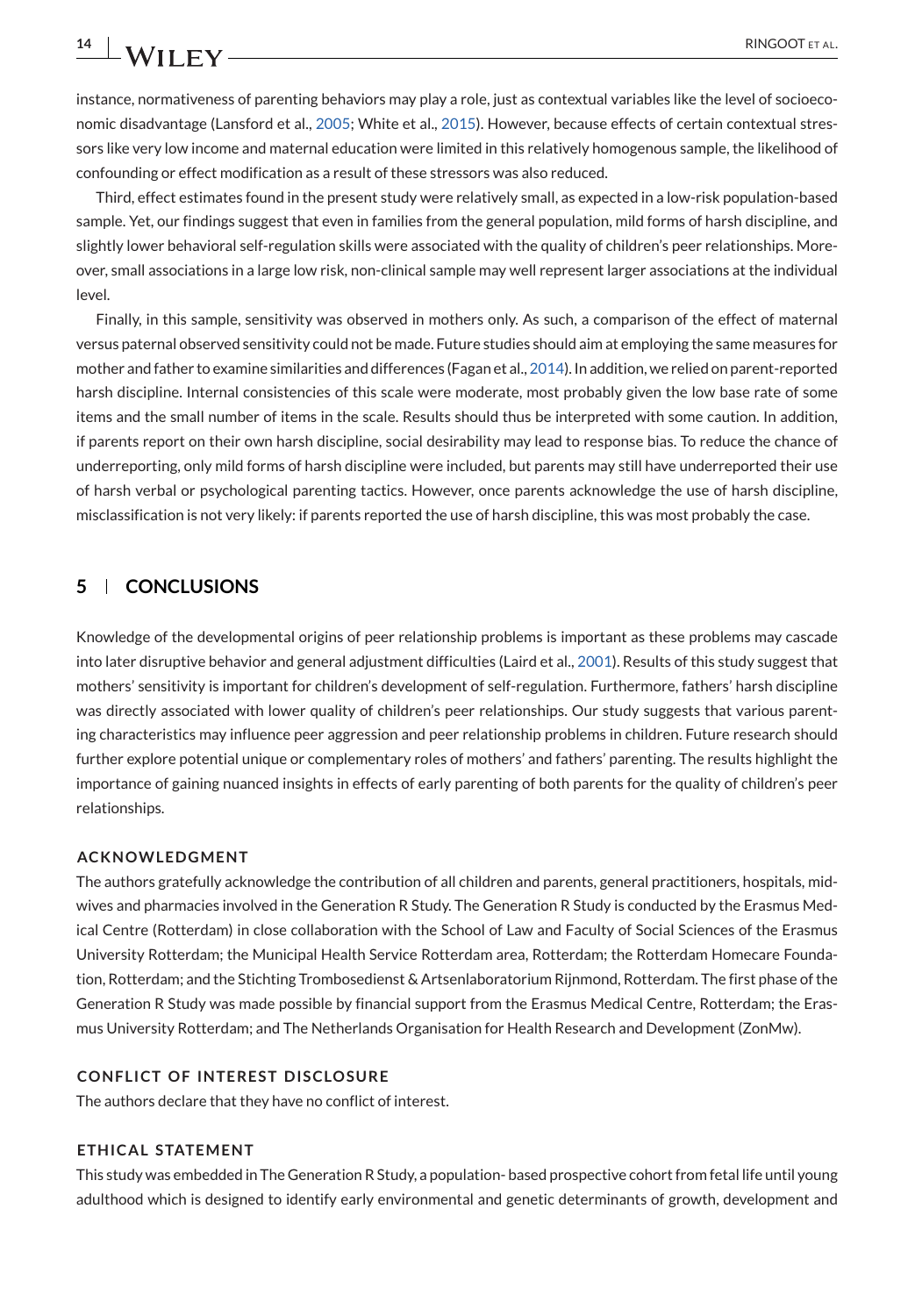<span id="page-16-0"></span>health during the life course. The Generation R Study was approved by the Medical Ethics Committee of the Erasmus Medical Center, Rotterdam. Written informed consent was obtained from all participating children and their parents.

#### **DATA AVAILABILITY STATEMENT**

The data that support the findings of this study are available upon request to the director of the Generation R study: prof.dr. Vincent Jaddoe ( [v.jaddoe@erasmusmc.nl](mailto:v.jaddoe@erasmusmc.nl) ).

#### **REFERENCES**

- Ablow, J. C., & Measelle, J. R. (2003).*Manual for the berkeley puppet interview: Symptomatology, social, and academic modules (BPI 1.0)*.MacArthur foundation Research Network Psychopathology and Development (David J. Kupfer, Chair): TheMacArthur Working Group on Outcome Assessment
- Ablow, J. C., Measelle, J. R., Kraemer, H. C., Harrington, R., Luby, J., Smider, N., Dierker, L., Clark, V., Dubicka, B., Heffelinger, A., Essex, M. J., & Kupfer, D. J. (1999). The MacArthur Three-City Outcome Study: Evaluating Multi-Informant Measures of Young Children's Symptomatology. *Journal of the American Academy of Child & Adolescent Psychiatry*, *38*(12), 1580–1590. <https://doi.org/10.1097/00004583-199912000-00020>

Achenbach, T. M., & Rescorla, L. A. (2000). *Manual for the ASEBA preschool forms & profiles*. University of Vermont.

- Ainsworth, M. S., Bell, S. M., & Stayton, D. J. (1974). Infant-mother attachment and social development: 'socialization' as a product of reciprocal responsiveness to signals. In: M. P. M., Richards (ed). *The integration of a child into a social world* (pp. 99–135). Cambridge University Press.
- Arseneault, L., Bowes, L., & Shakoor, S. (2010). Bullying victimization in youths and mental health problems: "much ado about nothing"? *Psychological Medicine*, *40*, 717–729. <https://doi.org/10.1017/S0033291709991383>
- Bandura, A. (1978). Social learning theory of aggression. *Journal of Communication*, *28*(3), 12–29.
- Ball, H., Arseneault, L., Taylor, A., Maughan, B., Caspi, A., & Moffitt, T. E. (2008). Genetic and environmental influences on victims, bullies and bully-victims in childhood. *Journal of Child Psychology and Psychiatry*, *49*(1), 104–112. [https://doi.org/10.](https://doi.org/10.1111/j.1469-7610.2007.01821.x) [1111/j.1469-7610.2007.01821.x](https://doi.org/10.1111/j.1469-7610.2007.01821.x)
- Belsky, J., Pasco Fearon, R. M., & Bell, B. (2007). Parenting, attention and externalizing problems: Testing mediation longitudinally, repeatedly and reciprocally. *Journal of Child Psychology and Psychiatry*, *48*(12), 1233–1242. [https://doi.org/10.1111/j.](https://doi.org/10.1111/j.1469-7610.2007.01807.x) [1469-7610.2007.01807.x](https://doi.org/10.1111/j.1469-7610.2007.01807.x)
- Belsky, J., & de Haan,M. (2011). Annual research review: Parenting and children's brain development: The end of the beginning. *Journal of Child Psychology and Psychiatry*, *52*(4), 409–428. <https://doi.org/10.1111/j.1469-7610.2010.02281.x>
- Bernier, A., Carlson, S. M., & Whipple, N. (2010). From external regulation to self-regulation: Early parenting precursors of young children's executive functioning. *Child Development*, *81*(1), 326–339. [https://doi.org/10.1111/j.1467-8624.2009.](https://doi.org/10.1111/j.1467-8624.2009.01397.x) [01397.x](https://doi.org/10.1111/j.1467-8624.2009.01397.x)
- Blandon, A. Y., Calkins, S. D., Grimm, K. J., Keane, S. P., & O'Brien, M. (2010). Testing a developmental cascade model of emotional and social competence and early peer acceptance. *Development and Psychopathology*, *22*(4), 737–748. [https:](https://doi.org/10.1017/S0954579410000428) [//doi.org/10.1017/S0954579410000428](https://doi.org/10.1017/S0954579410000428)
- Bowes, L., Maughan, B., Ball, H., Shakoor, S., Ouellet-Morin, I., Caspi, A., Moffitt, T. E., & Arseneault, L. (2013). Chronic bullying victimization across school transition: The role of genetic and environmental influences. *Development and Psychopathology*, *25*(2), 333–346. <https://doi.org/10.1017/S0954579412001095>
- Bowlby, J. (1969/1982). *Attachment and loss. Vol. 1: Attachment (2nd ed.)*. Basic Books.
- Bridgett, D. J., Burt, N. M., Edwards, E. S., & Deater-Deckard, K. (2015). Intergenerational transmission of self-regulation: A multidisciplinary review and integrative conceptual framework. *Psychological Bulletin*, *141*(3), 602–654. [https://doi.org/10.](https://doi.org/10.1037/a0038662) [1037/a0038662](https://doi.org/10.1037/a0038662)
- Cabrera, N. J., Fitzgerald, H. E., Bradley, R. H., & Roggman, L. (2014). The ecology of father–child relationships: An expanded model. *Journal of Family Theory and Review*, *6*, 336–354. <https://doi.org/10.1111/jftr.12054>
- Chang, L., Schwartz, D., Dodge, K. A., & McBride-Chang, C. (2003). Harsh parenting in relation to child emotion regulation and aggression. *Journal of Family Psychology*, *17*(4), 598–606. <https://doi.org/10.1037/0893-3200.17.4.598>
- Choe, D. E., Olson, S. L., & Sameroff, A. J. (2013). Effects of early maternal distress and parenting on the development of children's behavioral self-regulation and externalizing behavior. *Development and Psychopathology*, *25*(2), 437–453. [https:](https://doi.org/10.1017/S0954579412001162) [//doi.org/10.1017/S0954579412001162](https://doi.org/10.1017/S0954579412001162)
- Crockenberg, S. C., Leerkes, E. M., & Lekka, S. K. (2007). Pathways from marital aggression to infant emotion regulation: The development of withdrawal in infancy. *Infant Behavior and Development*, *30*(1), 97–113. [https://doi.org/10.1016/j.infbeh.](https://doi.org/10.1016/j.infbeh.2006.11.009) [2006.11.009](https://doi.org/10.1016/j.infbeh.2006.11.009)
- de Vries, E. E., Verlinden,M., Rijlaarsdam, J., Jaddoe, V.W. V., Verhulst, F. C., Arseneault, L., & Tiemeier, H. (2018). Like father, like child: Early life family adversity and children's bullying behaviors in elementary school. *Journal of Abnormal Child Psychology*, *46*, 1481–1496. <https://doi.org/10.1007/s10802-017-0380-8>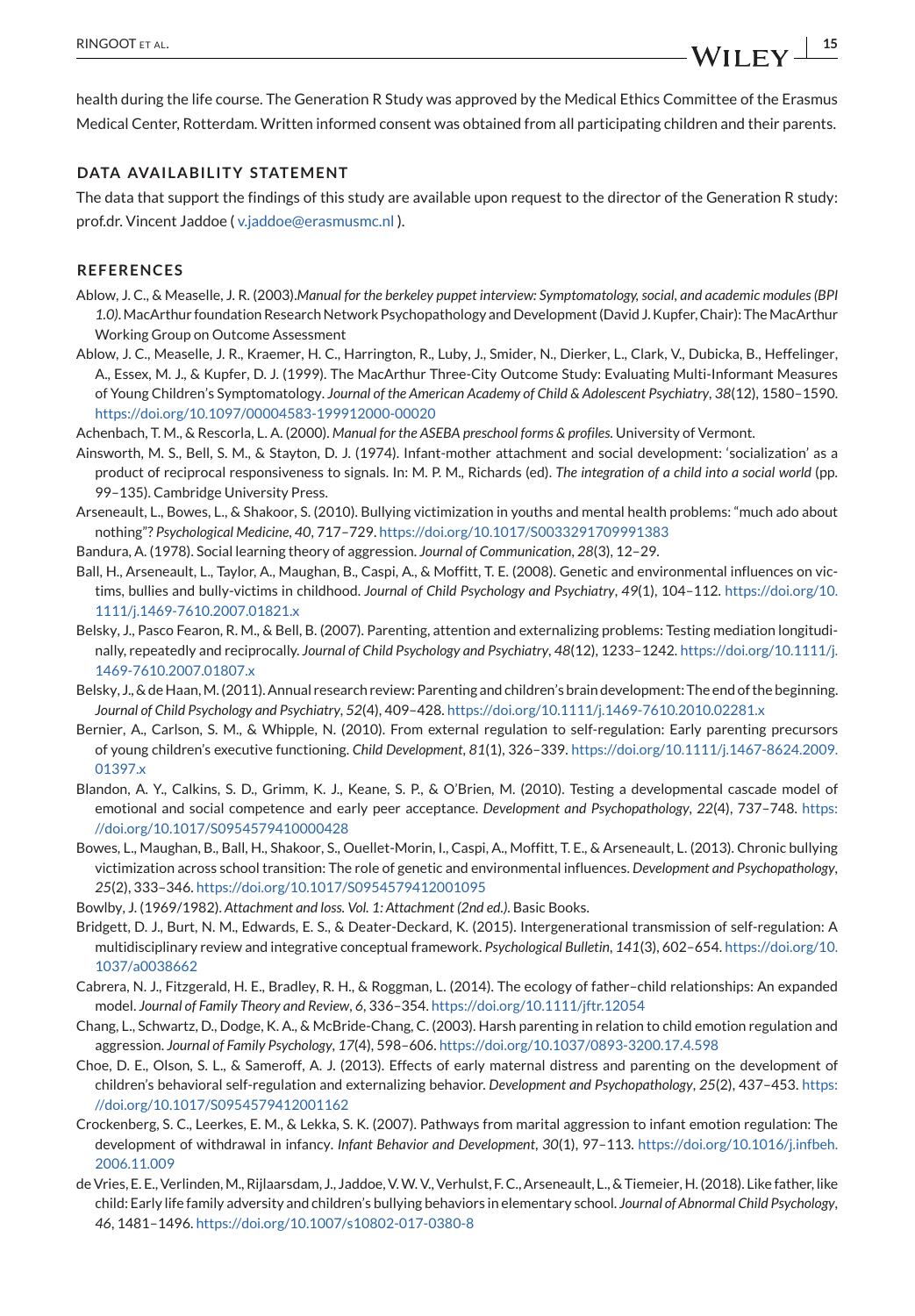## <span id="page-17-0"></span>**16 RINGOOT ET AL.**

- De Wolff, M. S., & van IJzendoorn, M. H. (1997). Sensitivity and attachment: A meta-analysis on parental antecedents of infant attachment. *Child Development*, *68*(4), 571–591. <https://doi.org/10.1111/j.1467-8624.1997.tb04218.x>
- Doan, S. N., Fuller-Rowell, T. E., & Evans, G. W. (2012). Cumulative risk and adolescent's internalizing and externalizing problems: The mediating roles of maternal responsiveness and self-regulation. *Developmental Psychology*, *48*(6), 1529–1539. <https://doi.org/10.1037/a0027815>
- Egeland, B., Erickson, M. F., Clemenhagen-Moon, J., Hiester, M. K., & Korfmachter, J. (1990). *24 months tools coding manual. Projects STEEP-revised 1990 from Mother-Child project scales*. Unpublished manuscript, University of Minnesota.
- Eisenberg, N., & Spinrad, T. L. (2004). Emotion-related regulation: Sharpening the definition. *Child Development*, *75*(2), 334– 339. <https://doi.org/10.1111/j.1467-8624.2004.00674.x>
- Eisenberg, N., Spinrad, T. L., & Eggum, N. D. (2010). Emotion-related behavioral self-regulation and its relation to children's maladjustment. *Annual Review of Clinical Psychology*, *6*, 495–525. <https://doi.org/10.1146/annurev.clinpsy.121208.131208>
- Eisenberg, N., Valiente, C., Morris, A. S., Fabes, R. A., Cumberland, A., Reiser, M., Gershoff, E. T., Shepard, S. A., & Losoya, S. (2003). Longitudinal relations among parental emotional expressivity, children's regulation, and quality of socioemotional functioning. *Developmental Psychology*, *39*(1), 3–19. <https://doi.org/10.1037/0012-1649.39.1.3>
- Eisenberg, N., Zhou, Q., Spinrad, T. L., Valiente, C., Fabes, R. A., & Liew, J. (2005). Relations among positive parenting, children's effortful control, and externalizing problems: A three-wave longitudinal study. *Child Development*, *76*(5), 1055–1071. [https:](https://doi.org/10.1111/j.1467-8624.2005.00897.x) [//doi.org/10.1111/j.1467-8624.2005.00897.x](https://doi.org/10.1111/j.1467-8624.2005.00897.x)
- Fagan, J., Day, R., Lamb,M. E., & Cabrera, N. J. (2014). Should researchers conceptualize differently the dimensions of parenting for fathers and mothers? *Journal of Family Theory and Review*, *6*(4), 390–405. <https://doi.org/10.1111/jftr.12044>
- Gershoff, E. T. (2002). Corporal punishment by parents and associated child behaviors and experiences: A meta-analytic and theoretical review. *Psychological Bulletin*, *128*(4), 539–546. <https://doi.org/10.1037/0033-2909.128.4.539>
- Groh, A. M., Fearon, R. M., IJzendoorn, M. H., Bakermans-Kranenburg, M. J., & Roisman, G. I. (2017). Attachment in the early life course: Meta-analytic evidence for its role in socioemotional development. *Child Development Perspectives*, *11*(1), 70– 76. <https://doi.org/10.1111/cdep.12213>
- Harris, K. R. (1986). The effects of cognitive-behavior modification on private speech and task performance during problem solving among learning-disabled and normally achieving children. *Journal of Abnormal Child Psychology*, *14*, 63–76.
- Hay, D. F., Payne, A., & Chadwick, A. (2004). Peer relations in childhood. *Journal of Child Psychology and Psychiatry*, *45*(1), 84– 108. <https://doi.org/10.1046/j.0021-9630.2003.00308.x>
- Henrichs, J., Schenk, J., Kok, R., Ftitache, B., Schmidt, H. G., Hofman, A., Jaddoe, V. W. V., Verhulst, F. C., & Tiemeier, H. (2011). Parental family stress during pregnancy and cognitive functioning in early childhood: The Generation R Study. *Early Childhood Research Quarterly*, *26*(3), 332–343. <https://doi.org/10.1016/j.ecresq.2011.01.003>
- Hoffman, M. L. (2001). *Empathy and moral development: Implications for caring and justice*: Cambridge University Press.
- Hu, L., & Bentler, P. M. (1999). Cutoff criteria for fit indexes in covariance structure analysis: Conventional criteria versus new alternatives. *Structural Equation Modeling*, *6*(1), 1–55. <https://doi.org/10.1080/10705519909540118>
- Jansen, P. W., Raat, H., Mackenbach, J. P., Hofman, A., Jaddoe, V. W. V., Bakermans-Kranenburg, M. J., van IJzendoorn, M. H., Verhulst, F. C., Tiemeier, H. (2012). Early determinants of maternal and paternal harsh discipline: The generation R study. *Family Relations*, *61*(2), 253–270. <https://doi.org/10.1111/j.1741-3729.2011.00691.x>
- Jansen, P. W., Verlinden, M., Dommisse-van Berkel, A., Mieloo, C., van der Ende, J., Veenstra, R., Verhulst, F. C., Jansen, W., Tiemeier, H. (2012). Prevalence of bullying and victimization among children in early elementary school: Do family and school neighbourhood socioeconomic status matter? *Bmc Public Health [Electronic Resource]*, *12*, 494–498. [https://doi.org/](https://doi.org/10.1186/1471-2458-12-494) [10.1186/1471-2458-12-494](https://doi.org/10.1186/1471-2458-12-494)
- Kochanska, G., & Aksan, N. (1995). Mother-child mutually positive affect, the quality of child compliance to requests and prohibitions, and maternal control as correlates of early internalization. *Child Development*, *66*(1), 236–254. [https://doi.org/10.](https://doi.org/10.1111/j.1467-8624.1995.tb00868.x) [1111/j.1467-8624.1995.tb00868.x](https://doi.org/10.1111/j.1467-8624.1995.tb00868.x)
- Kochanska, G., Coy, K. C., & Murray, K. T. (2001). The development of self-regulation in the first four years of life. *Child Development*, *72*(4), 1091–1111. <https://doi.org/10.1111/1467-8624.00336>
- Kochanska, G., Murray, K., Jacques, T. Y., Koenig, A. L., & Vandegeest, K. A. (1996). Inhibitory control in young children and its role in emerging internalization. *Child Development*, *67*(2), 490–507. <https://doi.org/10.1111/j.1467-8624.1996.tb01747.x>
- Kochanska, G., Murray, K. T., & Harlan, E. T. (2000). Effortful control in early childhood: Continuity and change, antecedents, and implications for social development. *Developmental Psychology*, *36*(2), 220–232. [https://doi.org/10.1037/0012-1649.](https://doi.org/10.1037/0012-1649.36.2.220) [36.2.220](https://doi.org/10.1037/0012-1649.36.2.220)
- Kok, R., Bakermans-Kranenburg, M. J., van IJzendoorn, M. H., Velders, F. P., Linting, M., Jaddoe, V. W. V., Hofman, A., Verhulst, F. C., & Tiemeier, H. (2013). The role of maternal stress during pregnancy, maternal discipline, and child COMT Val158Met genotype in the development of compliance. *Developmental Psychobiology*, *55*(5), 451–464. [https://doi.org/10.1002/dev.](https://doi.org/10.1002/dev.21049) [21049](https://doi.org/10.1002/dev.21049)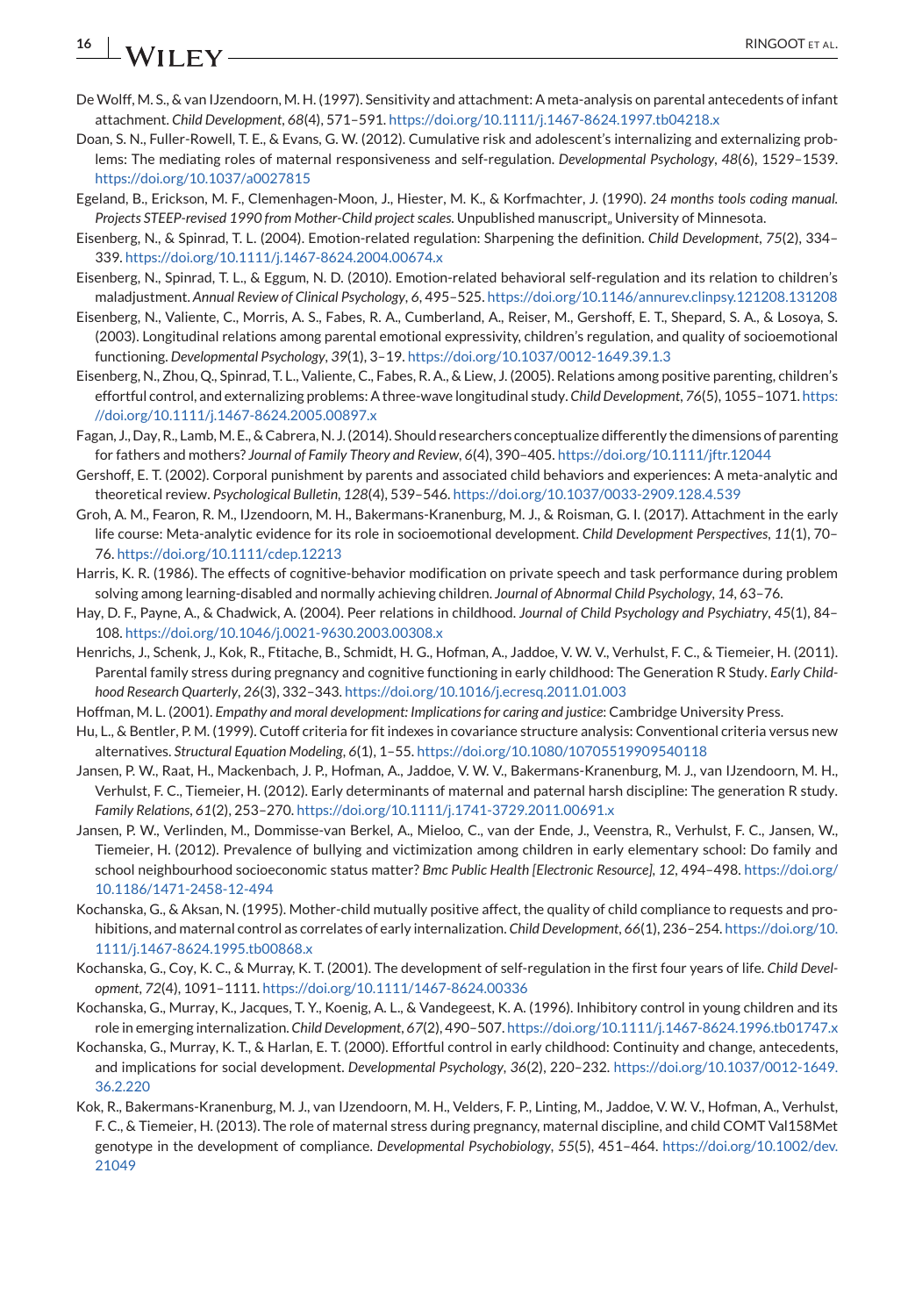- <span id="page-18-0"></span>Kok, R., Linting, M., Bakermans-Kranenburg, M. J., Van IJzendoorn, M. H., Jaddoe, V. W. V., Hofman, A., Verhulst, F. C., & Tiemeier, H. (2013). Maternal sensitivity and internalizing problems: Evidence from two longitudinal studies in early childhood. *Child Psychiatry & Human Development*, *44*(6), 751–765. <https://doi.org/10.1007/s10578-013-0369-7>
- Kopp, C. B. (1982). Antecedents of self-regulation: A developmental perspective. *Developmental Psychology*, *18*(2), 199–214. <https://doi.org/10.1037/0012-1649.18.2.199>
- Kuczynski, L., Kochanska, G., Radke-Yarrow, M., & Girnius-Brown, O. (1987). A developmental interpretation of young children's noncompliance. *Developmental Psychology*, *23*(6), 799–806.
- Ladd, G. W., & Kochenderfer-Ladd, B. (2019). Parents and children's peer relationships. In: M. H. Bornstein (ed). *Handbook of parenting. Vol. 5: Practical issues in parenting* (3rd edn.), 278–315. Routledge/Taylor & Francis Group. [https://doi.org/10.](https://doi.org/10.4324/9780429401695-10) [4324/9780429401695-10](https://doi.org/10.4324/9780429401695-10)
- Laird, R. D., Jordan, K. Y., Dodge, K. A., Pettit, G. S., & Bates, J. E. (2001). Peer rejection in childhood, involvement with antisocial peers in early adolescence, and the development of externalizing behavior problems. *Development and Psychopathology*, *13*(2), 337–354. <https://doi.org/10.1017/S0954579401002085>
- Lansford, J. E., Chang, L., Dodge, K. A., Malone, P. S., Oburu, P., Palmerus, K., Bacchini, D., Pastorelli, C., Bombi, A. S., Zelli, A., Tapanya, S., Chaudhary, N., Deater-Deckard, K.,Manke, B., & Quinn, N. (2005). Physical discipline and children's adjustment: Cultural normativeness as a moderator. *Child Development*, *76*(6), 1234–1246. [https://doi.org/10.1111/j.1467-8624.2005.](https://doi.org/10.1111/j.1467-8624.2005.00847.x) [00847.x](https://doi.org/10.1111/j.1467-8624.2005.00847.x)
- Larzelere, R. E. (2000). Child outcomes of non-abusive and customary physical punishment by parents: An updated literature review. *Clinical Child and Family Psychology Review*, *3*(4), 199–221.
- Lereya, S. T., Samara, M., & Wolke, D. (2013). Parenting behavior and the risk of becoming a victim and a bully/victim: A metaanalysis study. *Child Abuse and Neglect*, *37*(12), 1091–1108. <https://doi.org/10.1016/j.chiabu.2013.03.001>
- Liew, J., Johnson, A. Y., Smith, T. R., & Thoemmes, F. (2011). Parental expressivity, child physiological and behavioral regulation, and child adjustment: Testing a three-path mediation model. *Early Education and Development*, *22*(4), 549–573. [https://doi.](https://doi.org/10.1080/10409289.2010.481551) [org/10.1080/10409289.2010.481551](https://doi.org/10.1080/10409289.2010.481551)
- Lucassen, N., Kok, R., Bakermans-Kranenburg, M. J., Van IJzendoorn, M. H., Jaddoe, V. W. V., Hofman, A., Verhulst, F. C., Lambregtse-Van den Berg, M. P., & Tiemeier, H. (2015). Executive functions in early childhood: The role of maternal and paternal parenting practices. *British Journal of Developmental Psychology*, *33*(4), 489–505. [https://doi.org/10.1111/bjdp.](https://doi.org/10.1111/bjdp.12112) [12112](https://doi.org/10.1111/bjdp.12112)
- Marsh, H. W., Hau, K. T., & Wen, Z. L. (2004). In search of golden rules: Comment on hypothesis testing approaches to setting cutoff values for fit indexes and dangers in overgeneralizing Hu and Bentler (1999) findings. *Structural Equation Modeling*, *11*(3), 320–341. [https://doi.org/10.1207/s15328007sem1103\\_2](https://doi.org/10.1207/s15328007sem1103_2)
- McClelland, M. M., & Cameron, C. E. (2012). Self-regulation in early childhood: Improving conceptual clarity and developing ecologically valid measures. *Child Development Perspectives*, *6*(2), 136–142. [https://doi.org/10.1111/j.1750-8606.2011.](https://doi.org/10.1111/j.1750-8606.2011.00191.x) [00191.x](https://doi.org/10.1111/j.1750-8606.2011.00191.x)
- Muthén, L. K., & Muthén, B. O. (1998-2017). *Mplus user's guide. Eighth Edition*. Los Angeles, CA: Muthén & Muthén.
- Olson, S. L., Lopez-Duran, N., Lunkenheimer, E. S., Chang, H., & Sameroff, A. J. (2011). Individual differences in the development of early peer aggression: Integrating contributions of self-regulation, theory of mind, and parenting. *Development and Psychopathology*, *23*(1), 253–266. <https://doi.org/10.1017/S0954579410000775>
- Otterpohl, N., & Wild, E. (2015). Cross-lagged relations among parenting, children's emotion regulation, and psychosocial adjustment in early adolescence. *Journal of Clinical Child and Adolescent Psychology*, *44*(1), 93–108. [https://doi.org/10.1080/](https://doi.org/10.1080/15374416.2013.862802) [15374416.2013.862802](https://doi.org/10.1080/15374416.2013.862802)
- Paquette, D. (2004). Theorizing the father-child relationship: Mechanisms and developmental outcomes. *Human Development*, *47*, 193–219. <https://doi.org/10.1159/000078723>
- Patterson, G. R., DeBaryshe, B. D., & Ramsey, E. (1989). A developmental perspective on antisocial behavior. *American Psychologist*, *44*(2), 329–335. <https://doi.org/10.1037/0003-066X.44.2.329>
- Ramani, G. B., Brownell, C. A., & Campbell, S. B. (2010). Positive and negative peer interaction in 3- and 4-year-olds in relation to regulation and dysregulation. *The Journal of Genetic Psychology*, *17*(3), 218–250. [https://doi.org/10.1080/](https://doi.org/10.1080/00221320903300353) [00221320903300353](https://doi.org/10.1080/00221320903300353)
- Ringoot, A. P., Jansen, P. W., Steenweg-de Graaff, J., Measelle, J. R., van de Ende, J., Raat, H., Jaddoe, V. W., Hofman, A., Verhulst, F. C., & Tiemeier, H. (2013). Young children's self-reported emotional, behavioral, and peer problems: The berkeley puppet interview. *Psychological Assessment*, *25*(4), 1273–1285. <https://doi.org/10.1037/a0033976>
- Rothbart, M. K., Ahadi, S. A., Hershey, K. L., & Fisher, P. (2001). Investigations of temperament at three to seven years: The children's behavior questionnaire. *Child Development*, *72*(5), 1394–1408. <https://doi.org/10.1111/1467-8624.00355>
- Rothbart, M. K., & Bates, J. E. (2006). Temperament. W. Damon & N. Eisenberg, *Handbook of clinical psychology: Vol 3. Social, emotional, and personality development.*. 3(105–176). New York: Wiley.
- Rubin, K. H., Coplan, R. J., Chen, X., Buskirk, A. A., & Wojslawowicz, J. C. (2005). Peer relationships in childhood. In (M. H. Bornstein & M. E. Lamb Eds.), *Developmental science: An advanced textbook* (5th edn.., pp. 469–512). Erlbaum.